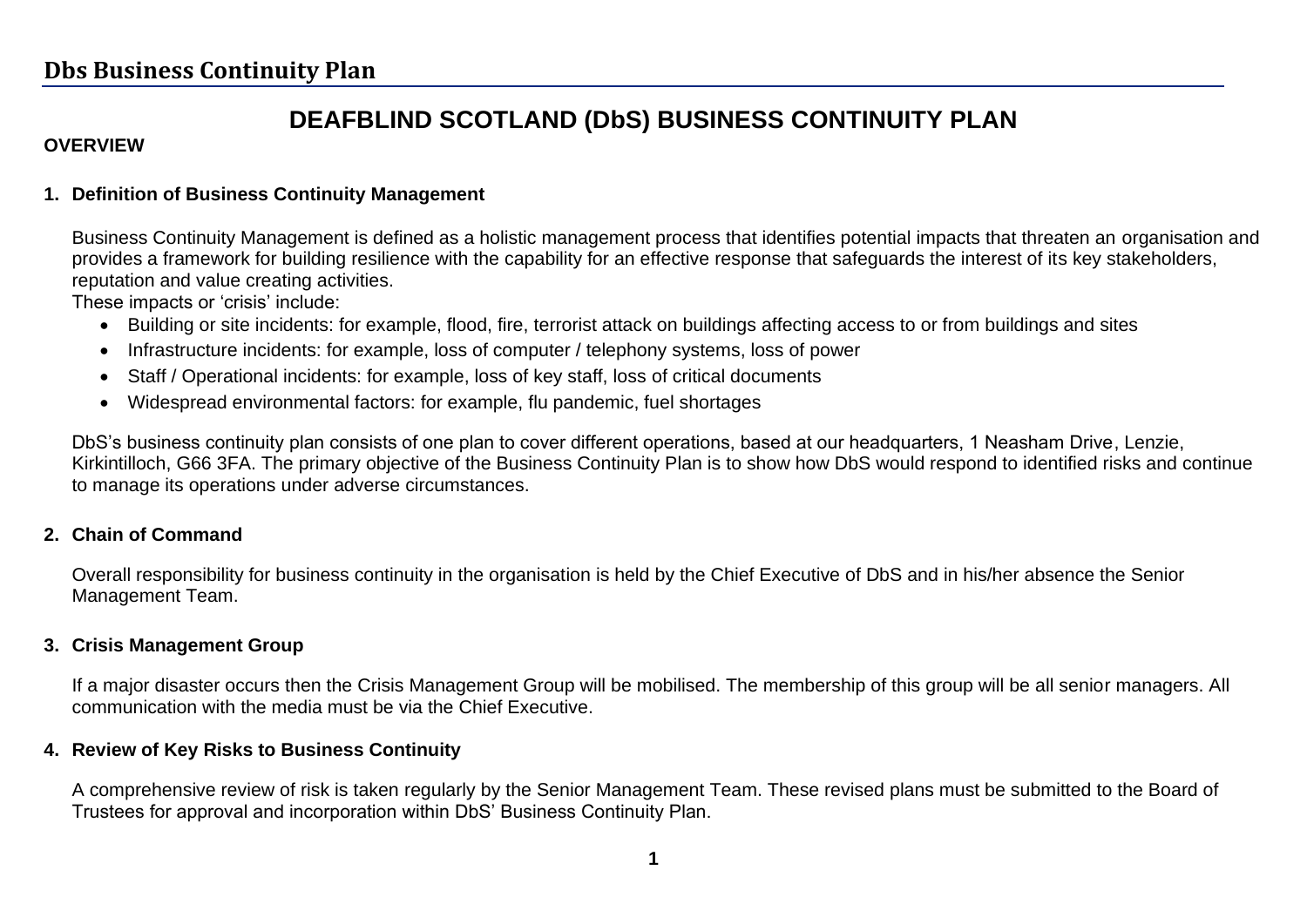The different response elements of the plan should be tested.

#### **5. Training**

All staff is made aware of their roles and responsibilities as part of (for example, their induction, supervision, performance review]. Their responsibilities include awareness of key policies and procedures, including the Business Continuity Plan. Staff must take personal responsibility to ensure they are familiar with the content of the Plan so they know who to contact in case of an incident and how they can contribute to the plan's implementation.

#### **6. Coordinated Responses**

The Plan should not be implemented in isolation, but where possible, should be used in conjunction the Business Continuity and Emergency Plans of the host local authority and emergency services in which it operates.

#### **7. Risk Assessment and Response**

The following table identifies some of the main risks, their likely level of impact on operations and the planned responses to address these risks.

#### **Glossary of Headings used in the Table**

**Risk**: Each area of risk is listed, and briefly explained under one of the above categories using a five-point scale to estimate Impact and likelihood.

**Im**: **Impact** - The risk is given a score from 1 to 5: **1 low; 2 medium; 3 high; 4 - 5 very high** to indicate the level of impact such an occurrence would have.

**Li**: **Likelihood** - As above, a score from 1 to 5: **1 - 2 unlikely; 3 - 4 likely**; **5 Very likely,** to indicate how likely such an event would be to occur.

**RR**: **Risk Rating** - Estimating the score for Impact and Likelihood gives a rating between 1 to 2: **No Action;** 3 - 6 **monitor;** 8 – 12 **Action,** 15 – 16 **Urgent action**.

**Possible Effects**: This gives a guide to what might happen if such a risk occurred.

**Preventive Measures**: An explanation of the mitigating actions to prevent such a risk happening and ways of reducing its impact and likelihood.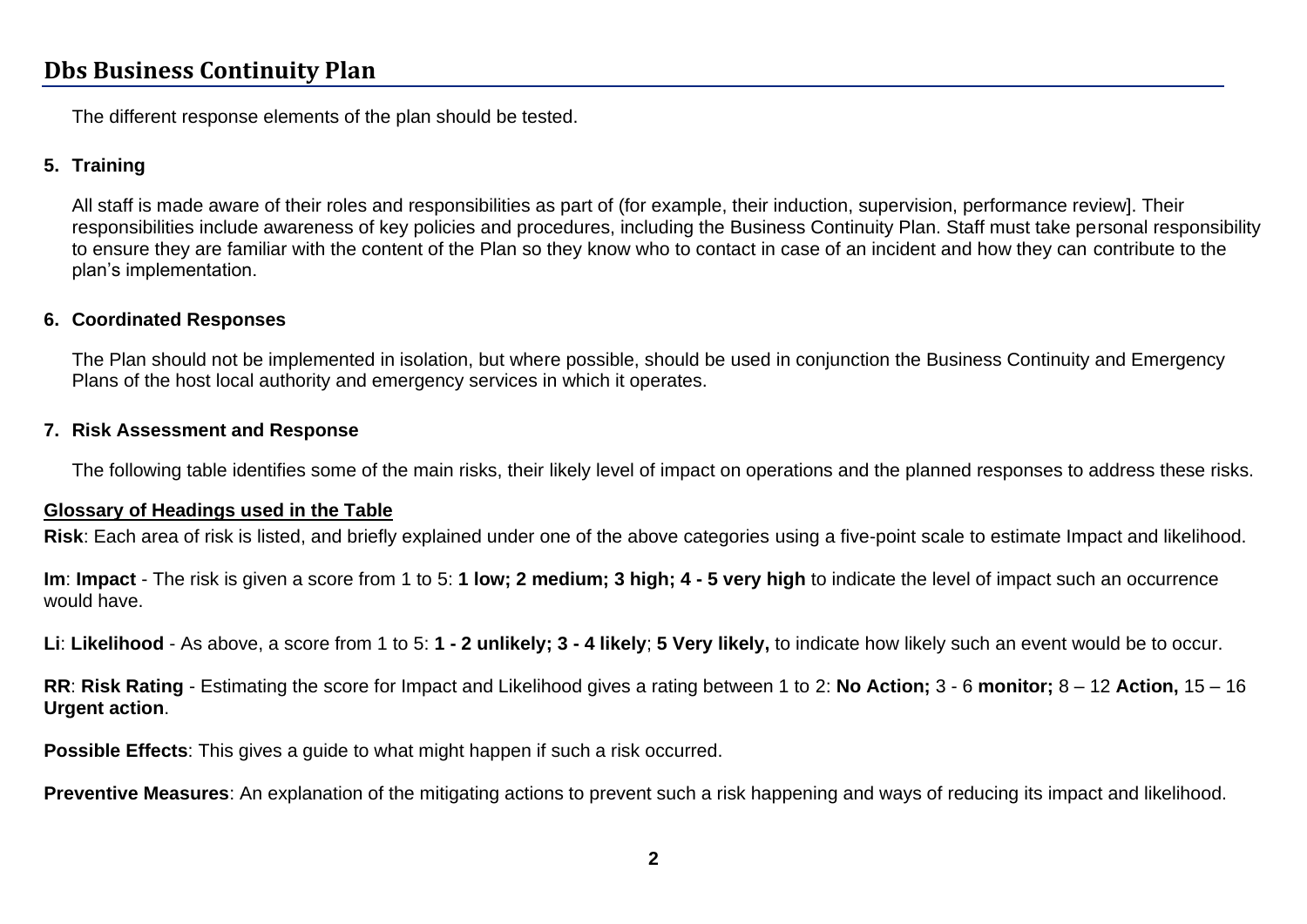| <b>No</b> | <b>Risk</b>                                                                                                                                                    | <b>Im</b>      | Li | <b>RR</b> | <b>Possible Effects</b>                                                                                                                                                                                                                    | <b>Preventive/reactive Measures</b>                                                                                                                                                                                                                                                                                                                                                                                                                                                                    |
|-----------|----------------------------------------------------------------------------------------------------------------------------------------------------------------|----------------|----|-----------|--------------------------------------------------------------------------------------------------------------------------------------------------------------------------------------------------------------------------------------------|--------------------------------------------------------------------------------------------------------------------------------------------------------------------------------------------------------------------------------------------------------------------------------------------------------------------------------------------------------------------------------------------------------------------------------------------------------------------------------------------------------|
|           | <b>Reputational</b>                                                                                                                                            |                |    |           |                                                                                                                                                                                                                                            |                                                                                                                                                                                                                                                                                                                                                                                                                                                                                                        |
| 1.        | Member(s) prominently<br>express views on behalf of<br>DbS that are not in agreement<br>with agreed DbS position                                               | 2              |    | 2.0       | DbS credibility undermined, loss of trust in<br>DbS on the part of members/service<br>users/funders leading to<br>membership/Services/funding withdrawals                                                                                  | Press and media contact to be<br>cleared by Chief Executive/Chair.<br><b>Trustees/Senior Management Team</b><br>to be kept fully informed.                                                                                                                                                                                                                                                                                                                                                             |
| 2.        | Prominent individual involved<br>in DbS found guilty or credibly<br>accused of misconduct either<br>on DbS business or, more<br>likely, in their private life. | 2              | 1  | 2.0       | Effectiveness of representation undermined<br>Trust of members/service users/funders<br>undermined and commitment tested<br>Possible need to find new person or people<br>in short time from a small pool to<br>continue/rescue activities | Care is taken in appointing<br>Trustees/staff and spokespeople<br>until we know them a little. However<br>there is trust in the recruitment<br>process to have taken references<br>and recruited wisely.<br>Trustee recruitment process to be<br>updated following Arts & Memo<br>review to ensure alignment with<br>values of the organisation.<br>In the event of it happening we will<br>work together with Board and Senior<br>Management Team to ensure the<br>content of public message aligned. |
| 3.        | Reputational impact of any of<br>the risks in other sections                                                                                                   | $\overline{4}$ |    | 4.0       | Effectiveness of representation undermined<br>Trust of members/service users/funders<br>undermined and commitment tested                                                                                                                   | Press and media contact to be<br>cleared by Chair/Chief executive.<br><b>Trustees/Senior Management Team</b><br>to be kept fully informed. Individuals<br>we interact with and make                                                                                                                                                                                                                                                                                                                    |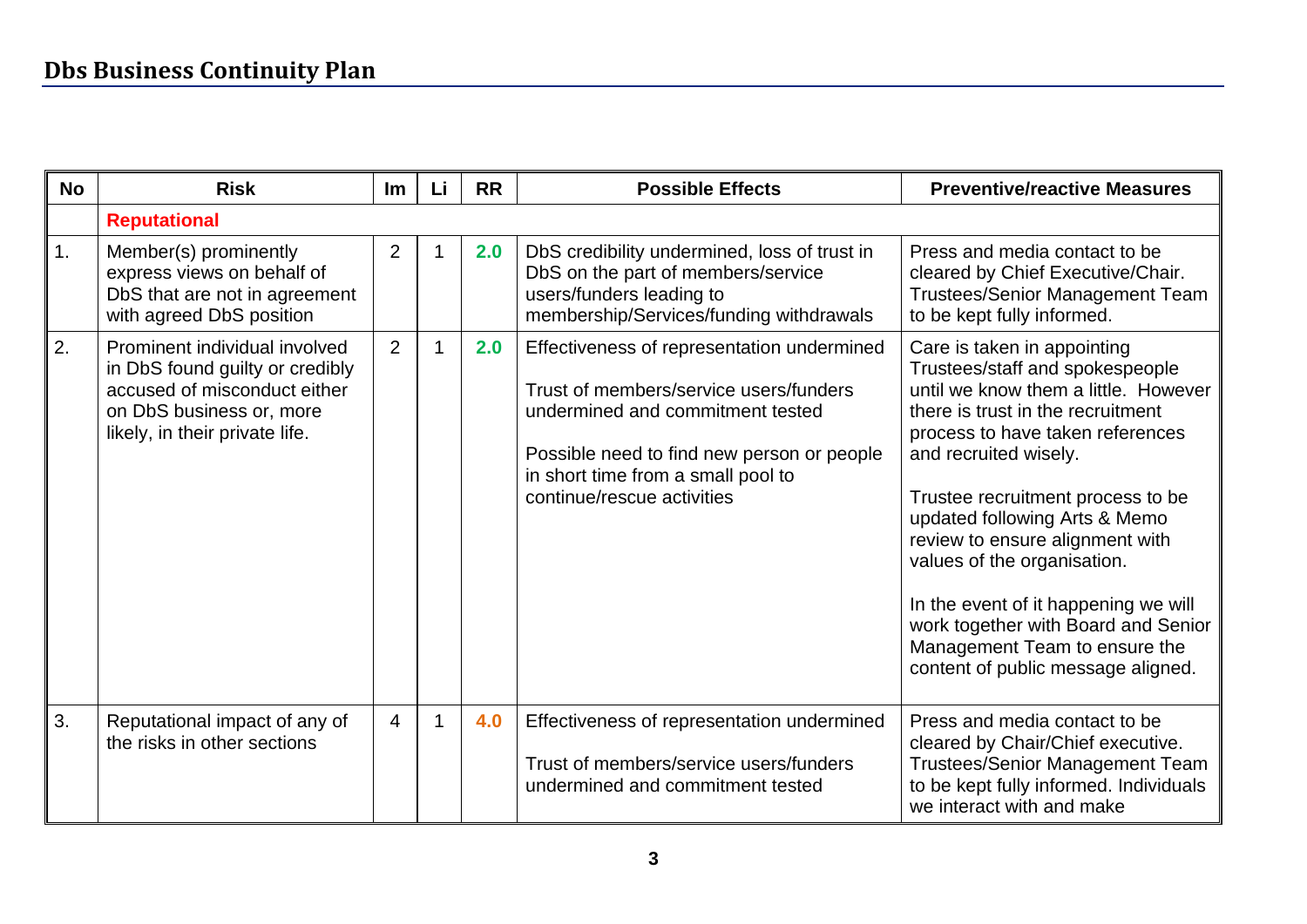| <b>No</b> | <b>Risk</b>                                                                                                                                                                                                                                                               | Im             | Li | <b>RR</b> | <b>Possible Effects</b>                                                                                      | <b>Preventive/reactive Measures</b>                                                                                                                                                                                                                                                                                                                                                                                                                                                                                                                                                                                                           |
|-----------|---------------------------------------------------------------------------------------------------------------------------------------------------------------------------------------------------------------------------------------------------------------------------|----------------|----|-----------|--------------------------------------------------------------------------------------------------------------|-----------------------------------------------------------------------------------------------------------------------------------------------------------------------------------------------------------------------------------------------------------------------------------------------------------------------------------------------------------------------------------------------------------------------------------------------------------------------------------------------------------------------------------------------------------------------------------------------------------------------------------------------|
|           |                                                                                                                                                                                                                                                                           |                |    |           | Possible need to find new trustees/staff in<br>short time from a small pool to<br>continue/rescue activities | representations to, such as<br>MSPs/commissionaires/regulators,<br>informed of the position and how we<br>are dealing with it to maintain our<br>effectiveness.                                                                                                                                                                                                                                                                                                                                                                                                                                                                               |
|           | <b>Legislation/Compliance</b>                                                                                                                                                                                                                                             |                |    |           |                                                                                                              |                                                                                                                                                                                                                                                                                                                                                                                                                                                                                                                                                                                                                                               |
| 4.        | Failure to meet constitutional<br>or statutory requirements, such<br>as: regulator standards,<br>employment regulations and<br>governance responsibilities ie<br>in appointment of trustees,<br>production and filing of<br>accounts and companies and<br>charity returns | $\overline{4}$ |    | 6.0       | DbS prevented from operating, or required<br>to hand over trusteeship                                        | <b>Company Secretary/Chief Executive</b><br>tasked with ensuring all necessary<br>steps are taken before deadlines,<br>and keeping up to date with OSCR<br>guidance etc.<br><b>Trustees/Senior Management Team</b><br>include experienced charity<br>managers who are aware of the<br>need for compliance.<br>Operational leadership trained and<br>at as SSC Registered Managers<br>and are experienced in service<br>inspection processes with Care<br>Inspectorate.<br>All relevant operational staff<br>registered with SSSC and kept up to<br>date with practice and quality<br>standard improvements and<br>implementation requirements |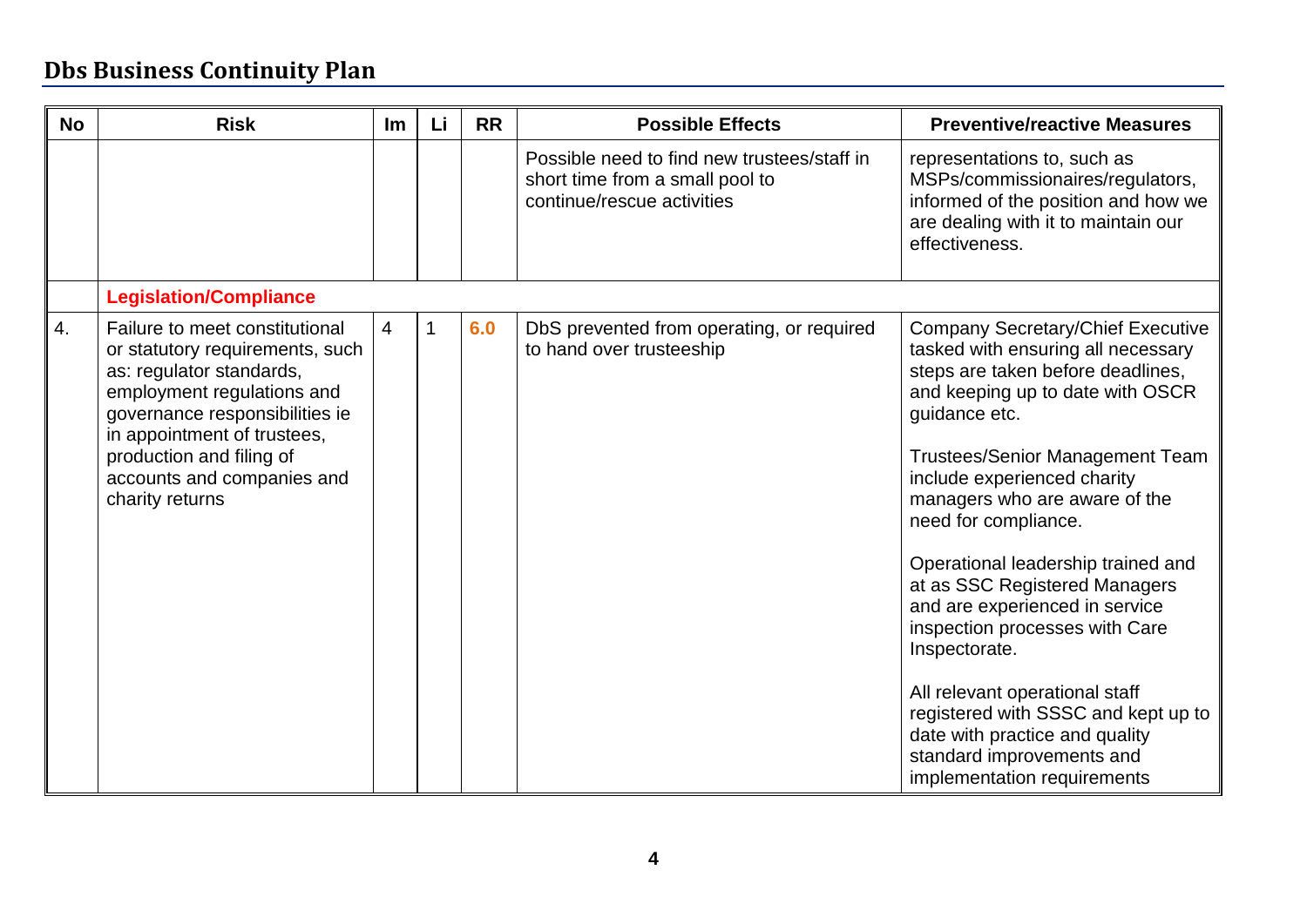| <b>No</b> | <b>Risk</b>                                                                                                                                              | <u>Im</u> | Li             | <b>RR</b> | <b>Possible Effects</b>                                                                                                                                                                                            | <b>Preventive/reactive Measures</b>                                                                                                                                                                                                                                                                                                                             |
|-----------|----------------------------------------------------------------------------------------------------------------------------------------------------------|-----------|----------------|-----------|--------------------------------------------------------------------------------------------------------------------------------------------------------------------------------------------------------------------|-----------------------------------------------------------------------------------------------------------------------------------------------------------------------------------------------------------------------------------------------------------------------------------------------------------------------------------------------------------------|
|           |                                                                                                                                                          |           |                |           |                                                                                                                                                                                                                    | through training, supervision and<br>quarterly development sessions.<br>Professional firm engaged as<br>independent auditors.                                                                                                                                                                                                                                   |
| 5.        | Operating ultra vires - (beyond<br>our legal power or authority)<br>undertaking<br>operations/contracts beyond<br>the scope of the charitable<br>objects | 3         | $\overline{1}$ | 3.0       | Legal challenge raised by a member/service<br>user/funder or group of members, or by<br>someone with whom DbS contracts                                                                                            | Trustees/Senior Management Team<br>include experienced charity<br>managers who are aware of the<br>need for care. Company Secretary<br>reviews activities with constitution<br>where there is doubt.                                                                                                                                                            |
|           | <b>External Changes</b>                                                                                                                                  |           |                |           |                                                                                                                                                                                                                    |                                                                                                                                                                                                                                                                                                                                                                 |
| 6.        | <b>Other Sensory Impairment</b><br>organisations widen their<br>scope so as to duplicate what<br>DbS is doing                                            | 4         |                | 4.0       | Members/Service users/funders see DbS as<br>now being unnecessary<br>Public sector bodies, government officers<br>and MSPs etc disregard DbS input as the<br>other bodies become more established and<br>resources | Review strategy with<br>members/board/executive regularly,<br>involve as many as possible in DbS<br>activities.<br>Carry out DbS's role effectively so<br>that no gap or weakness is<br>perceived.<br>Build and maintain reputation as<br>deafblind specialists through high<br>quality service provision, expert<br>public affairs messaging and<br>influence. |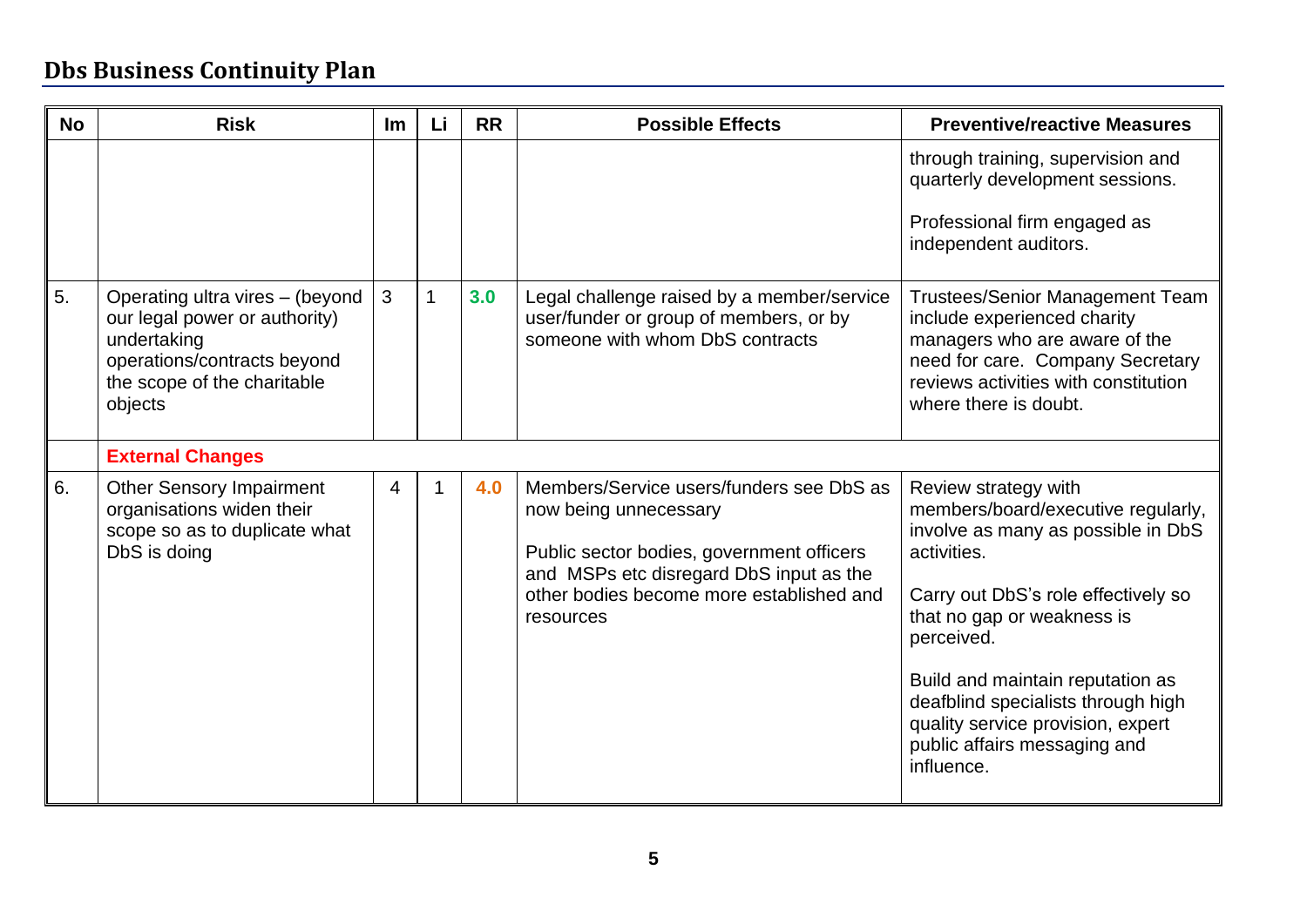| <b>No</b> | <b>Risk</b>                                                                                                                                                                                   | Im             | Li  | <b>RR</b> | <b>Possible Effects</b>                                                                                                                                                                                                                          | <b>Preventive/reactive Measures</b>                                                                                                                                                                                                                                                   |  |  |  |
|-----------|-----------------------------------------------------------------------------------------------------------------------------------------------------------------------------------------------|----------------|-----|-----------|--------------------------------------------------------------------------------------------------------------------------------------------------------------------------------------------------------------------------------------------------|---------------------------------------------------------------------------------------------------------------------------------------------------------------------------------------------------------------------------------------------------------------------------------------|--|--|--|
|           |                                                                                                                                                                                               |                |     |           |                                                                                                                                                                                                                                                  | Build lived experience leadership to<br>create authentic Deafblind<br>expertise.                                                                                                                                                                                                      |  |  |  |
| 7.        | Growth of all-sensory<br>approach among organisations<br>makes a low incidence facing<br>organisation redundant - or<br>other changes in sector make<br>mission redundant                     | $\overline{4}$ |     | 4.0       | Members/service users/funders see DbS as<br>now being unnecessary<br>Public sector bodies, government officers<br>and MSPs etc disregard DbS input as the<br>other bodies become more established and<br>resources and are seen as more relevant | Ensure that DbS operates in a way<br>that recognises the environment in<br>which it is working to provide a<br>valuable DB viewpoint in that<br>context, and good support to those<br>living with and /or providing DB<br>services either exclusively or as part<br>of a broader mix. |  |  |  |
|           | <b>Operational</b>                                                                                                                                                                            |                |     |           |                                                                                                                                                                                                                                                  |                                                                                                                                                                                                                                                                                       |  |  |  |
| 8.        | Las reducing<br>commissioning/involvement or<br>withdrawing services due to<br>the need for financial savings<br><b>Complete closure of service</b><br>or inability to provide the<br>service | $\overline{4}$ | 1.0 | 4.0       | DbS ceases to provide support in Las' work<br>on DB and becomes only a charity<br>organisation not delivering services.<br>Significant impact on service users?<br>Significant reduction in income.                                              | Strive to find ways of ensuring local<br>authority understand the work of<br>DbS and ensure that what DbS<br>does provides something that the<br>public sector find to be of value to<br>citizens.                                                                                    |  |  |  |
| 9.        | Sub-set of GC's forming a<br>break-away service                                                                                                                                               | $\overline{4}$ |     | 4.0       | Reduction in income<br>Reduced effectiveness of SAGOD,<br>consultations etc<br>Confusion of messages to DB people                                                                                                                                | Ensure that DbS strategy serves the<br>needs of all members/service users.<br>Ensure that policy stances taken are<br>broadly shared/consensual.                                                                                                                                      |  |  |  |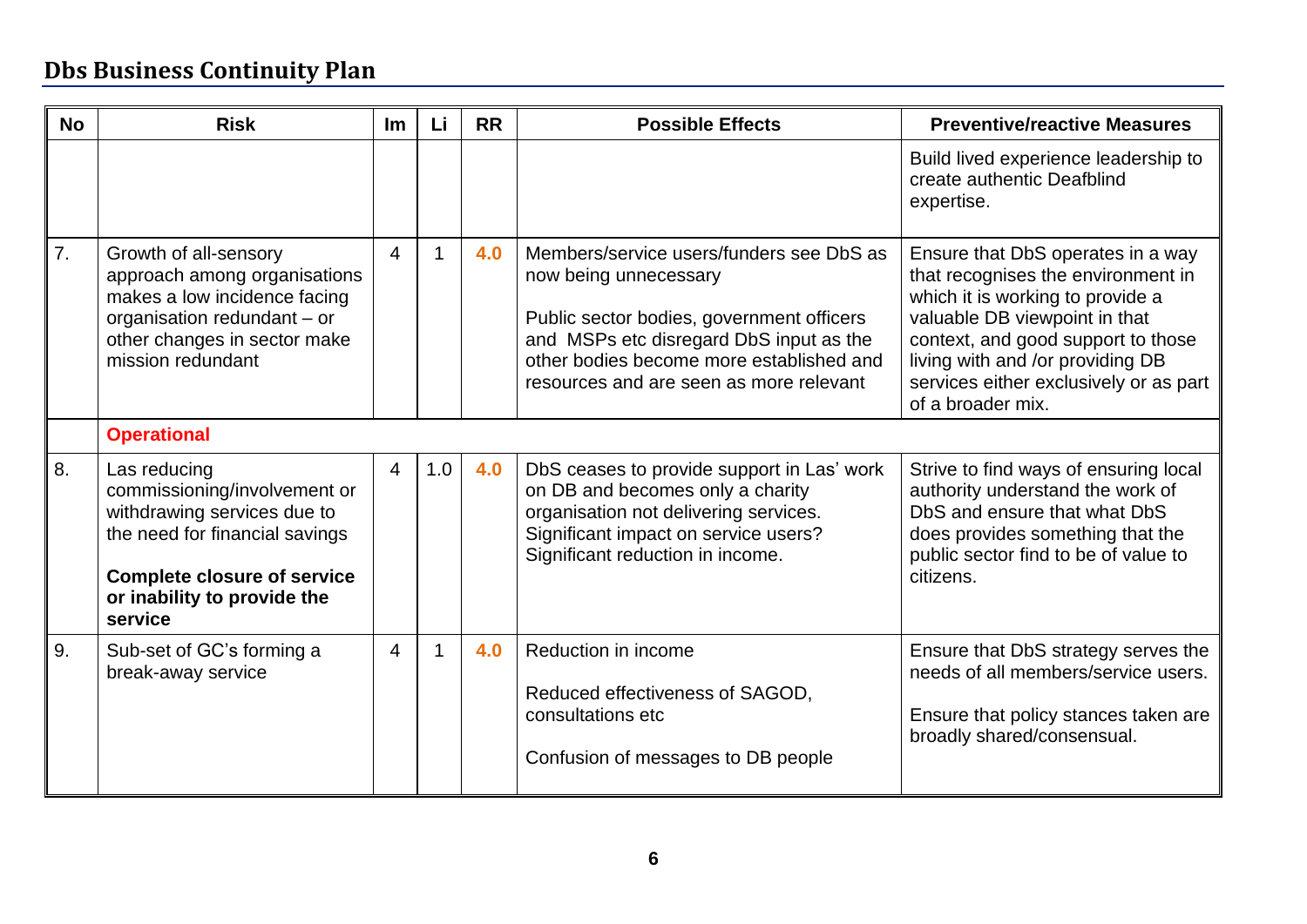| <b>No</b> | <b>Risk</b>                                                  | <u>Im</u> | Li | <b>RR</b> | <b>Possible Effects</b>                                                                                                                                                                                                         | <b>Preventive/reactive Measures</b>                                                                                                                                                                                                                                                                                                                                                                                           |
|-----------|--------------------------------------------------------------|-----------|----|-----------|---------------------------------------------------------------------------------------------------------------------------------------------------------------------------------------------------------------------------------|-------------------------------------------------------------------------------------------------------------------------------------------------------------------------------------------------------------------------------------------------------------------------------------------------------------------------------------------------------------------------------------------------------------------------------|
| 10.       | Fall in member<br>motivation/service user and<br>involvement | 3         | 3  | 9.0       | Reduction in income<br>Reduced effectiveness of SAGOD,<br>consultations etc<br>Reduced effectiveness of representation as<br>cannot claim to represent a whole-sector<br>viewpoint<br>Inability to fulfil charitable objectives | Ensure that DbS strategy serves the<br>needs of all members/service users.<br>Adopt assertive outreach and<br>flexible approaches to support to<br>reduce high levels of isolation. * Of<br>particular relevant during Covid 19<br>pandemic.<br>Ensure that policy stances taken are<br>broadly shared/consensual.<br>Ensure that participative activities<br>are useful to member/service users,<br>attractive and enjoyable |
| 11.       | More general fall in<br>membership/service users             | 3         |    | 3.0       | Reduction in income<br>Reduced effectiveness of SAGOD,<br>consultations etc<br>Reduced effectiveness of representation as<br>cannot claim to represent a whole-sector<br>viewpoint<br>Inability to fulfil charitable objectives | Ensure that DbS strategy serves the<br>needs of all members/service users.<br>Adopt proactive approaches to<br>reaching out to deafblind people<br>across Scotland through building<br>local partnerships, communications<br>and presence.<br>Raising the profile of Deafblind<br>Scotland amongst partners,<br>potential referrers and the public as<br>a whole.                                                             |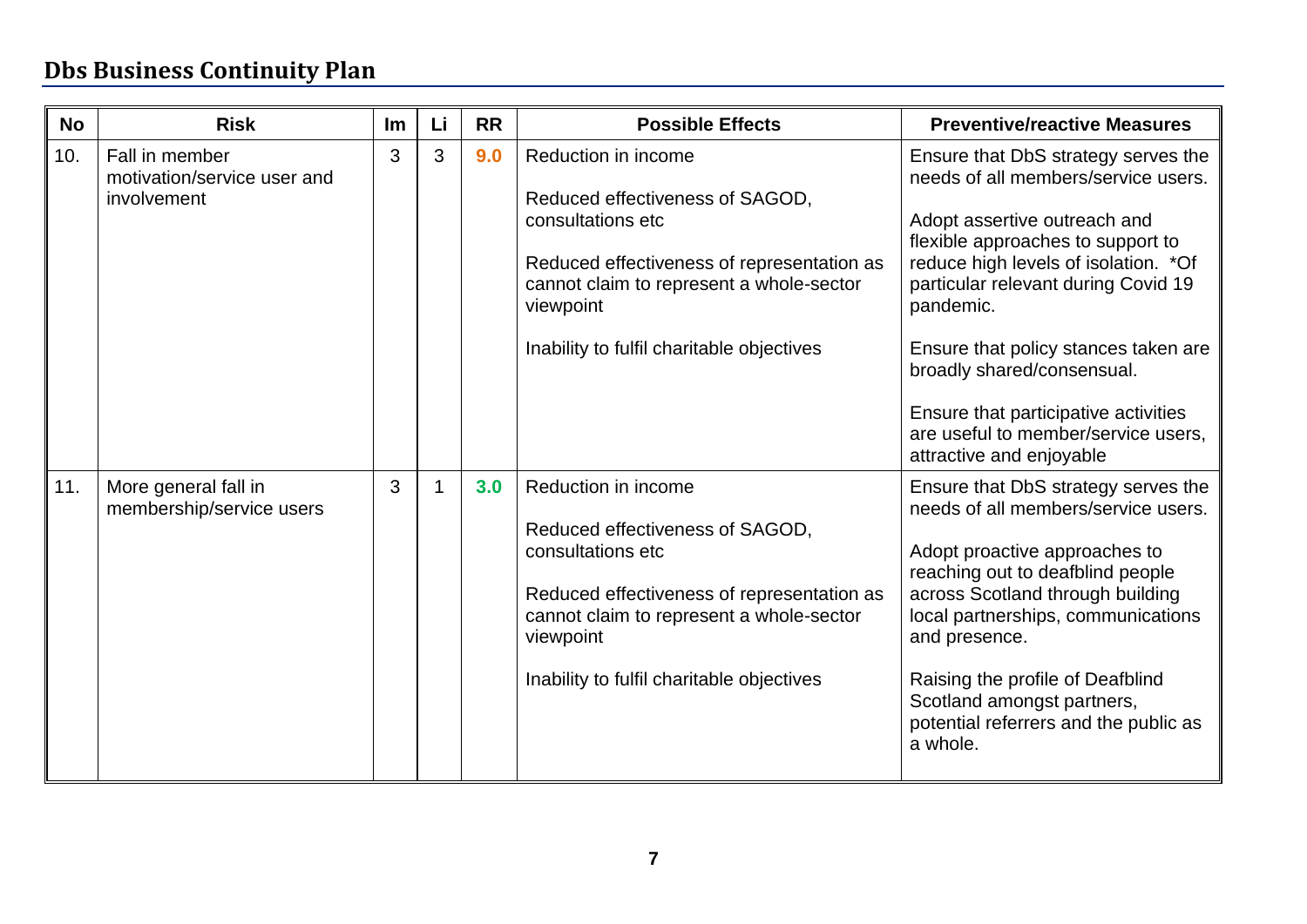| <b>No</b> | <b>Risk</b>                           | Im | Li             | <b>RR</b> | <b>Possible Effects</b>                                                                                                                                                                                                                      | <b>Preventive/reactive Measures</b>                                                                                                                                                                                                                                                                                                                                                                                                                                                                                            |
|-----------|---------------------------------------|----|----------------|-----------|----------------------------------------------------------------------------------------------------------------------------------------------------------------------------------------------------------------------------------------------|--------------------------------------------------------------------------------------------------------------------------------------------------------------------------------------------------------------------------------------------------------------------------------------------------------------------------------------------------------------------------------------------------------------------------------------------------------------------------------------------------------------------------------|
|           |                                       |    |                |           |                                                                                                                                                                                                                                              | Ensuring that services are eligible<br>for referrals through being<br>approved/included within national<br>and local frameworks and being<br>informed of opportunities through<br>membership of relevant<br>procurement sites and networks.<br>Ensure that participative activities<br>are useful to member/service users,<br>attractive and enjoyable                                                                                                                                                                         |
| 12.       | Rapid turnover of specialist<br>staff | 3  | $\overline{2}$ | 6.0       | Loss of knowledge and highly specialist<br>skills<br>Loss of momentum and continuity<br>Impact of member/service user relationships<br>Loss of relationships to public sector etc<br>Impact on workload and wellbeing of<br>remaining staff. | Regularly review terms and<br>conditions striving to achieve a<br>competitive and attractive package<br>that emphasises the value placed<br>on specialist roles.<br>Support individuals to be motivated<br>to stay with DbS by sharing<br>challenge, success and common<br>purpose and effectively involving<br>staff in planning.<br>Ensuring all staff have personal<br>development plans and adequate<br>individual and team support and<br>supervision.<br>Performance management issues<br>dealt with compassionately but |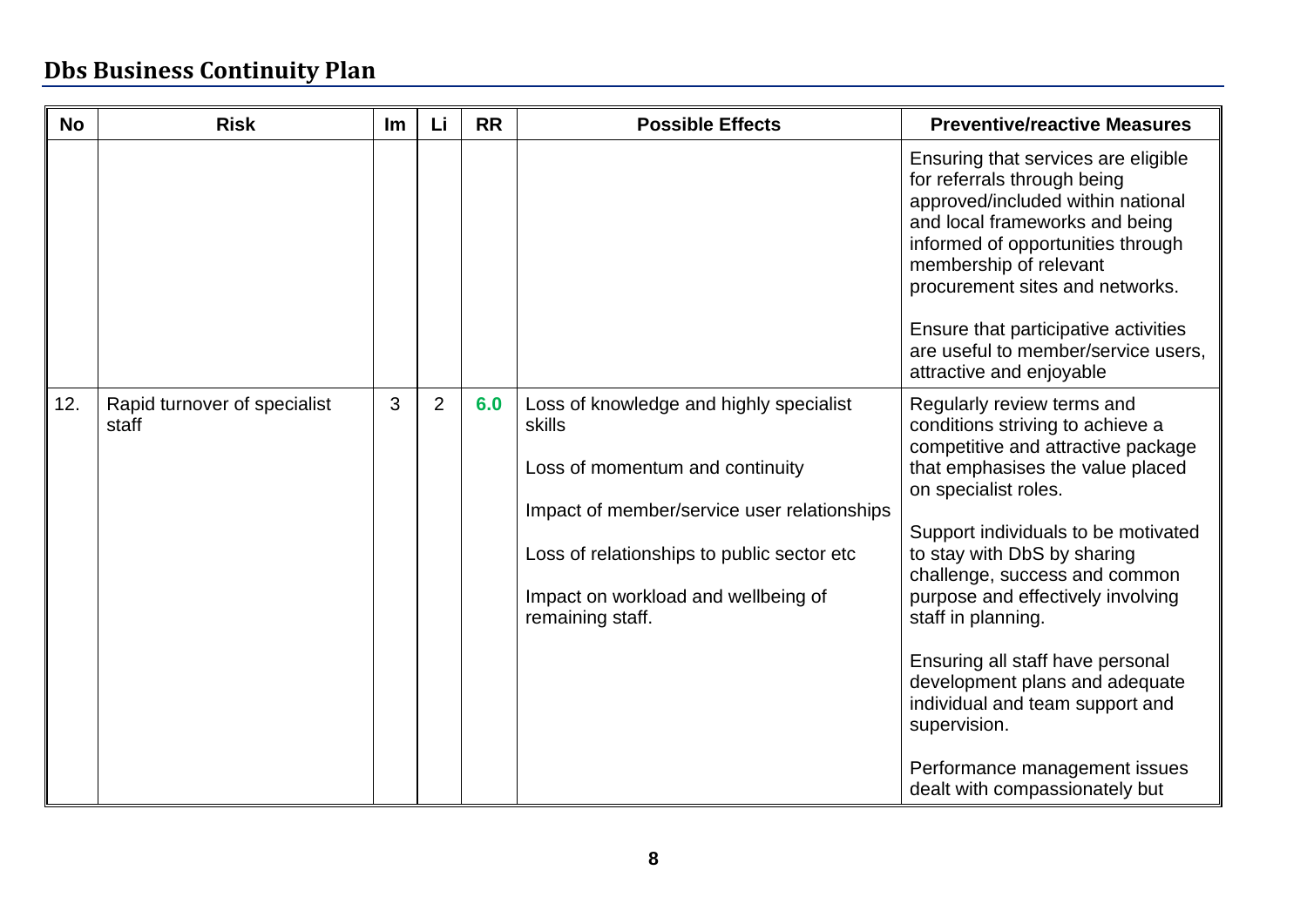| <b>No</b> | <b>Risk</b>                                                                                                                                           | Im | Li             | <b>RR</b> | <b>Possible Effects</b>                                                                                                         | <b>Preventive/reactive Measures</b>                                                                                                                                                                                                                                                                                                                                                                                                                                                                                     |
|-----------|-------------------------------------------------------------------------------------------------------------------------------------------------------|----|----------------|-----------|---------------------------------------------------------------------------------------------------------------------------------|-------------------------------------------------------------------------------------------------------------------------------------------------------------------------------------------------------------------------------------------------------------------------------------------------------------------------------------------------------------------------------------------------------------------------------------------------------------------------------------------------------------------------|
|           |                                                                                                                                                       |    |                |           |                                                                                                                                 | through a robust and consistent<br>process to ensure staff members<br>can make improvements early.<br>Leadership skills are developed<br>across the organisation and where<br>possible career pathways that are<br>accessible and transparent.<br>Promotion of a psychologically<br>healthy workplace environment<br>through: value based training,<br>development and support<br>processes; wellbeing impact<br>assessed policies and procedures;<br>and a culture of positive risk taking,<br>respect and compassion. |
| 13.       | Inability to deliver contracted<br>services due to sickness or<br>staff shortages<br>Remaining staff become<br>overburdened with higher<br>workloads. | 3  | $\overline{2}$ | 6.0       | Vulnerable adults could be left without<br>access to vital supports *this is particularly<br>relevant during Covid-19 pandemic. | Where a Guide/Communicator is<br>unable to fulfil an assignment the<br>office will attempt to cover this<br>assignment with another G/C, until<br>the assignment is covered. Where<br>this is unsuccessful, DbS may<br>invoke the policy of utilising office<br>staff as G/Cs. All staff undergo<br>training in Communication and<br>Guiding Skills to equip them with the                                                                                                                                              |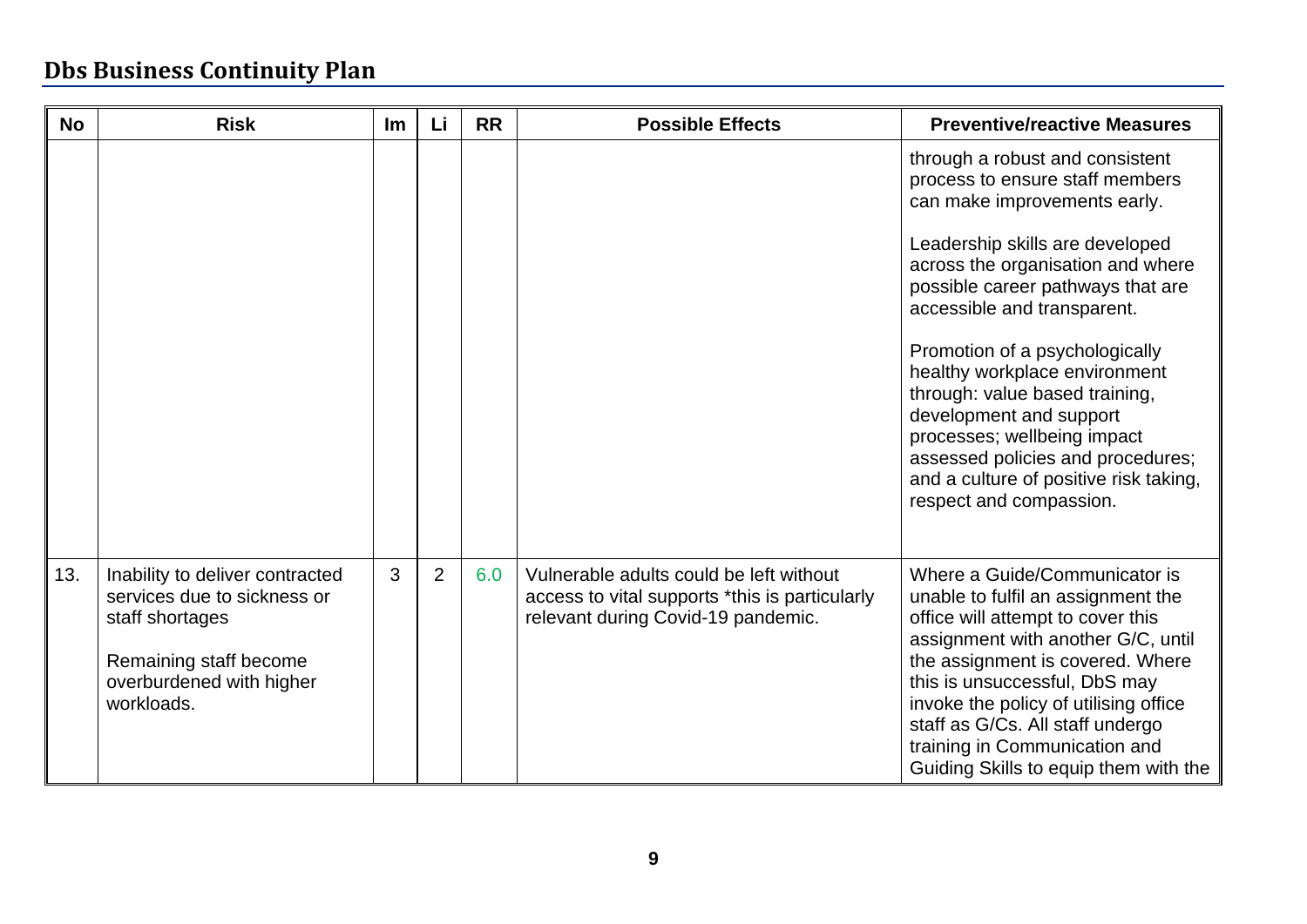| <b>No</b> | <b>Risk</b>                                | Im | Li             | <b>RR</b> | <b>Possible Effects</b>                                              | <b>Preventive/reactive Measures</b>                                                                                             |
|-----------|--------------------------------------------|----|----------------|-----------|----------------------------------------------------------------------|---------------------------------------------------------------------------------------------------------------------------------|
|           |                                            |    |                |           |                                                                      | knowledge and practical skills in<br>working with deafblind people.                                                             |
|           |                                            |    |                |           |                                                                      | All service staff adequately trained,<br>supported and provided with<br>adequate PPE to keep them safe<br>during Covid-19.      |
|           |                                            |    |                |           |                                                                      | Risk assessments in place during<br>covid-19 for all contact with service<br>users that includes health and<br>safety of staff. |
|           |                                            |    |                |           |                                                                      | Wellbeing of staff protected through<br>enhanced support and supervision<br>during covid-19.                                    |
|           |                                            |    |                |           |                                                                      | Test and Protect protocols in place<br>and staff supported to self isolate is<br>required.                                      |
|           |                                            |    |                |           |                                                                      | Health and safety guidance issued<br>to all staff.                                                                              |
|           |                                            |    |                |           |                                                                      |                                                                                                                                 |
| 14.       | Service Delivery during holiday<br>periods | 3  | $\overline{2}$ | 6.0       | Vulnerable adults could be left without<br>access to vital supports. | On public holidays when there is an<br>abridged service, priority is given to:<br>Those deafblind people who are                |
|           |                                            |    |                |           | Remaining staff could be overburdened with<br>higher workloads       | most vulnerable, living alone;                                                                                                  |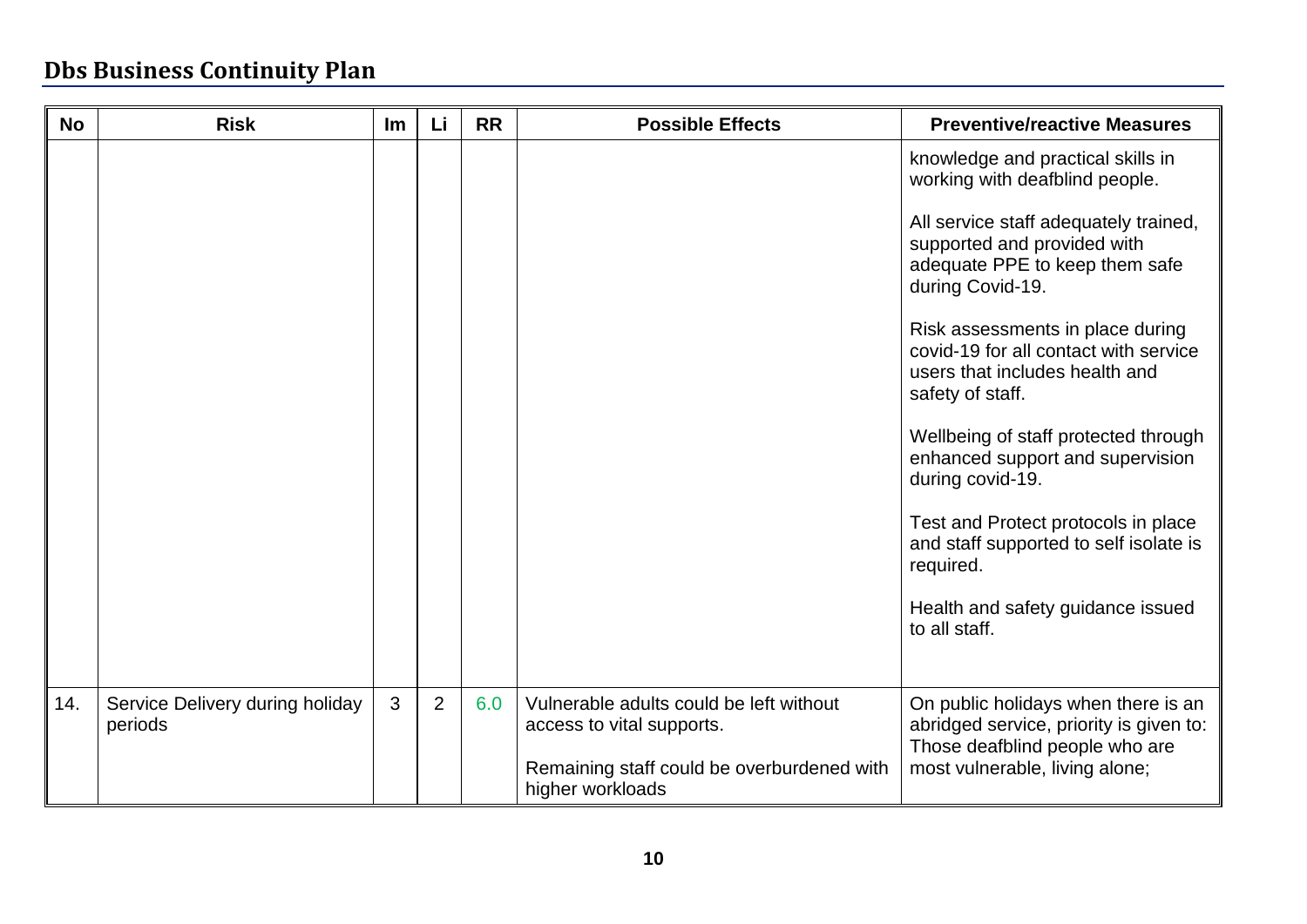| <b>No</b> | <b>Risk</b>                   | Im | Li             | <b>RR</b> | <b>Possible Effects</b>                                | <b>Preventive/reactive Measures</b>                                                                                                                                                                                                                                                                                                                                                                                                                                                                                                                                                                                                                                       |
|-----------|-------------------------------|----|----------------|-----------|--------------------------------------------------------|---------------------------------------------------------------------------------------------------------------------------------------------------------------------------------------------------------------------------------------------------------------------------------------------------------------------------------------------------------------------------------------------------------------------------------------------------------------------------------------------------------------------------------------------------------------------------------------------------------------------------------------------------------------------------|
|           |                               |    |                |           |                                                        | Medical appointments; Other<br>emergencies which may occur.<br>When the office is closed and there<br>is a problem with the service, or in<br>the event of the guide/communicator<br>not having arrived, the service-user<br>has an out of hours number to<br>contact. For other emergencies the<br>service-user should contact out of<br>hours social work or the emergency<br>services.<br>Some interruption to normal holiday<br>arrangements has occurred as a<br>result of covid-19 such as<br>furloughed staff retaining annual<br>leave which can now be taken over<br>a two year period. SMT are queuing<br>with staff to plan leave to limit<br>pressure points. |
|           | <b>Employment</b>             |    |                |           |                                                        |                                                                                                                                                                                                                                                                                                                                                                                                                                                                                                                                                                                                                                                                           |
| 15.       | Rapid turnover of staff/Board | 3  | $\overline{4}$ | 12.0      | Loss of specialist knowledge and expertise             | Careful recruitment                                                                                                                                                                                                                                                                                                                                                                                                                                                                                                                                                                                                                                                       |
|           |                               |    |                |           | Loss of momentum and continuity                        | Support through an annual appraisal<br>at which workloads etc are reviewed                                                                                                                                                                                                                                                                                                                                                                                                                                                                                                                                                                                                |
|           |                               |    |                |           | Impact on member/service user/funder<br>relationships  | Co-opting Board Members, active<br>recruitment.                                                                                                                                                                                                                                                                                                                                                                                                                                                                                                                                                                                                                           |
|           |                               |    |                |           | Impact on workload and wellbeing of<br>remaining staff |                                                                                                                                                                                                                                                                                                                                                                                                                                                                                                                                                                                                                                                                           |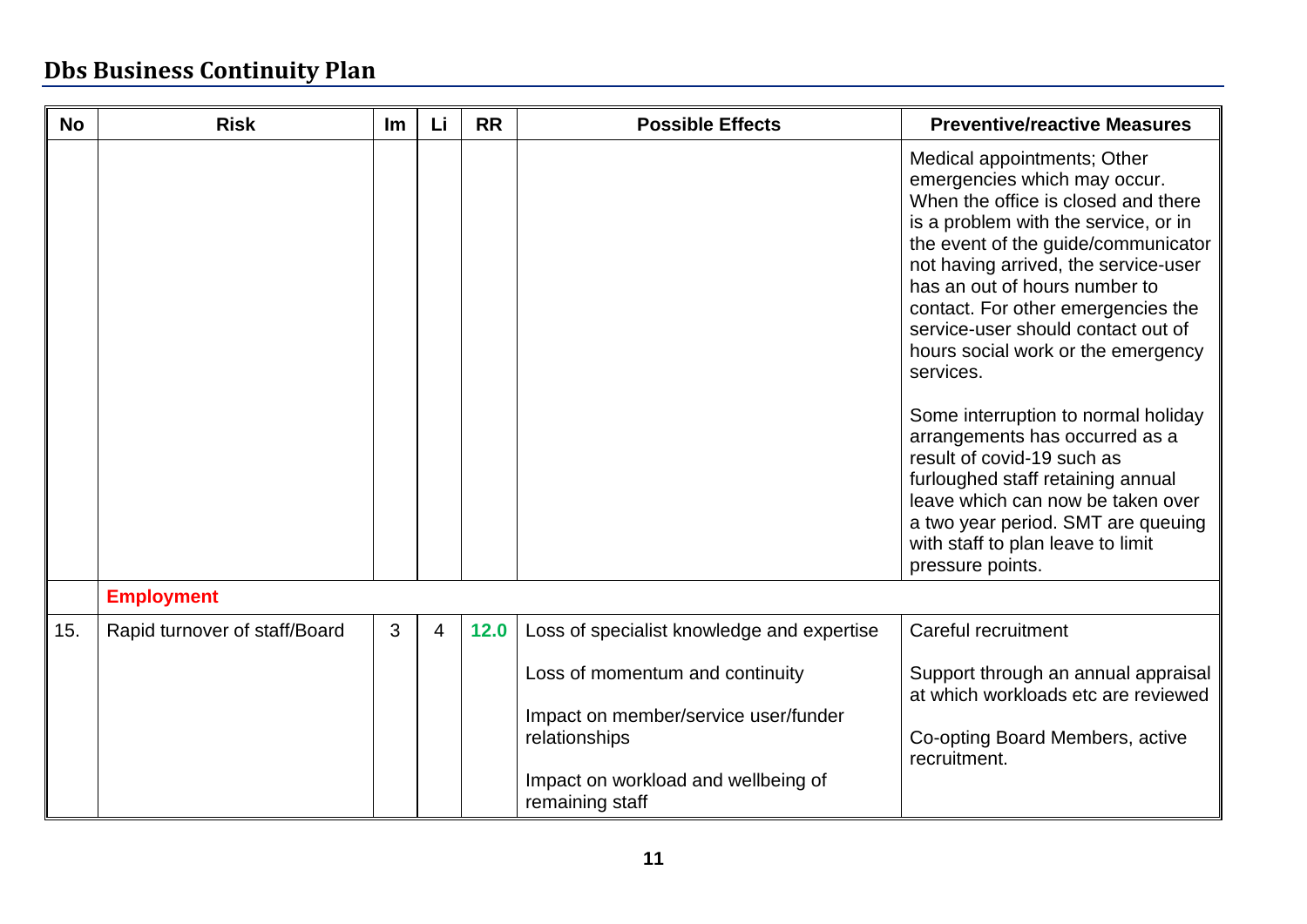| <b>No</b> | <b>Risk</b>                                                                 | Im             | Li             | <b>RR</b> | <b>Possible Effects</b>                                                                                                         | <b>Preventive/reactive Measures</b>                                                                                                                                                                                                                                                                                                                                                                                     |
|-----------|-----------------------------------------------------------------------------|----------------|----------------|-----------|---------------------------------------------------------------------------------------------------------------------------------|-------------------------------------------------------------------------------------------------------------------------------------------------------------------------------------------------------------------------------------------------------------------------------------------------------------------------------------------------------------------------------------------------------------------------|
| 16.       | <b>Employment actions</b><br>contravene good practice and<br>employment law | 3              |                | 3.0       | Loss of effective members of staff<br>Reduction in morale, wellbeing and<br>organisational loyalty.<br>Compensation claims/cost | Employ through a well-managed HR<br>function<br><b>Trustees/Senior Management Team</b><br>include experienced business<br>managers who are knowledgeable<br>on employment issues and skilled in<br>negotiating employment issues in<br>the context of good practice and<br>compliance.<br>All policies and procedures are well-<br>being impact assessed and<br>implemented in a consistent and<br>values based manner. |
|           | <b>Finance</b>                                                              |                |                |           |                                                                                                                                 |                                                                                                                                                                                                                                                                                                                                                                                                                         |
| 17.       | Financial mis-management                                                    | 3              |                | 3.0       | Sudden or gradual loss of funds/income<br>Reputational impacts/service closure                                                  | Management accounts report cash<br>level and deviations from Budget.<br>FSC held monthly to review<br>management accounts. Auditors<br>secured for annual audit of<br>accounts.                                                                                                                                                                                                                                         |
| 18.       | Fraudulent use of funds                                                     | $\overline{4}$ | $\overline{2}$ | 6.0       | Sudden or gradual loss of funds/income<br>Reputational impacts/service closure                                                  | Management accounts report cash<br>level and deviations from Budget.<br>Secure accounting practices in<br>place and limited access to funds<br>available. Any wrongful use of funds                                                                                                                                                                                                                                     |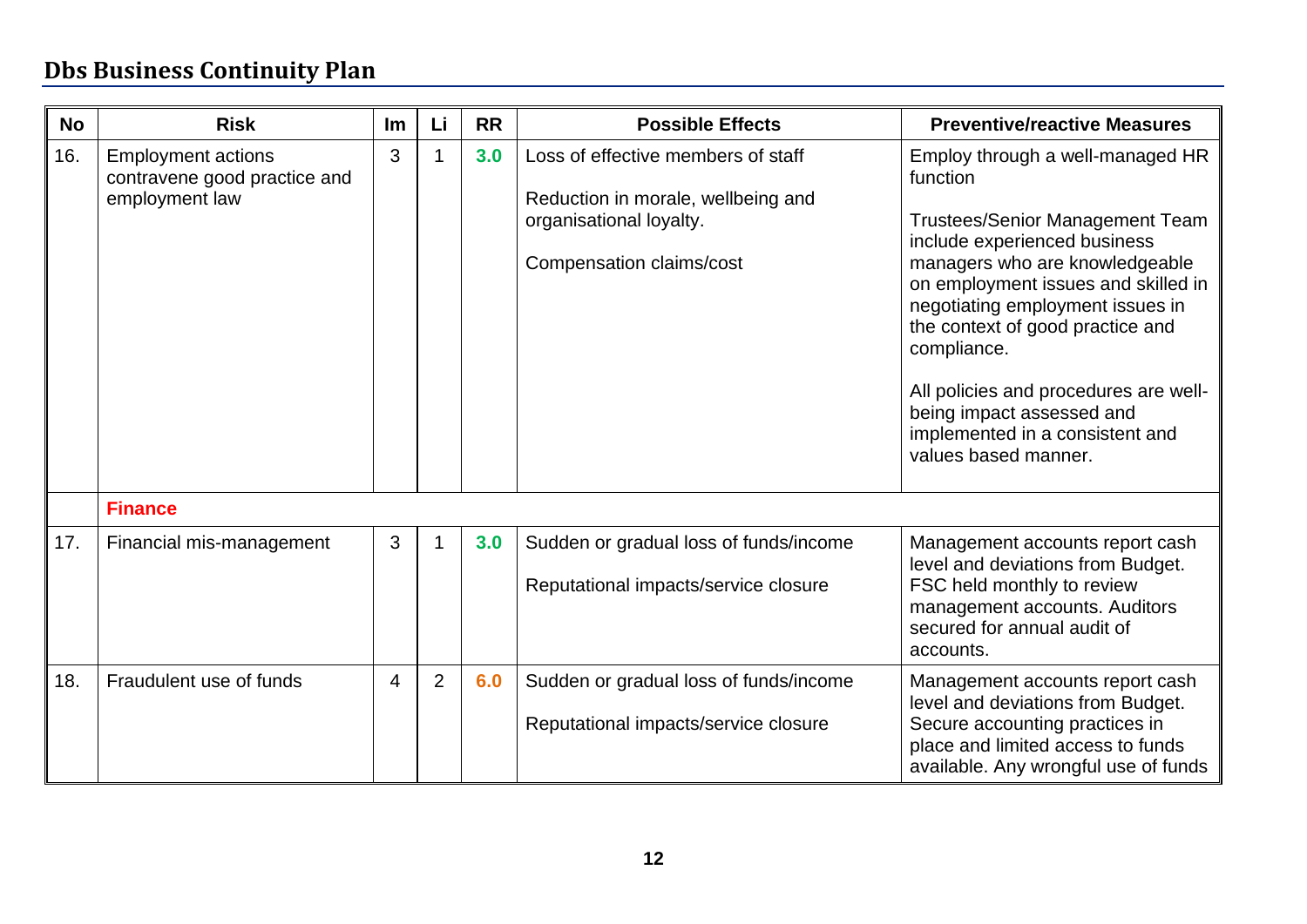| <b>No</b> | <b>Risk</b>                        | Im             | Li          | <b>RR</b> | <b>Possible Effects</b>                                                                       | <b>Preventive/reactive Measures</b>                                                                                                                                                                                                                                                                                                                                                                                                                                                                                                                                                                                                                                                                                                        |
|-----------|------------------------------------|----------------|-------------|-----------|-----------------------------------------------------------------------------------------------|--------------------------------------------------------------------------------------------------------------------------------------------------------------------------------------------------------------------------------------------------------------------------------------------------------------------------------------------------------------------------------------------------------------------------------------------------------------------------------------------------------------------------------------------------------------------------------------------------------------------------------------------------------------------------------------------------------------------------------------------|
|           |                                    |                |             |           |                                                                                               | by a Trustee would require collusion<br>by Secretary/finance manager.                                                                                                                                                                                                                                                                                                                                                                                                                                                                                                                                                                                                                                                                      |
| 19.       | Anti-bribery and Corruption        | $\overline{4}$ |             | 4.0       | Impact to charitable reputation/service<br>closure.<br>Sudden or gradual loss of funds/income | <b>Trustee/Senior Management to</b><br>report any event where fraud, act of<br>bribery or corruption is suspected.<br>Effective financial controls and<br>procedures in place to proactively<br>identify fraud, bribery and<br>corruption. All Senior<br>Management/Trustees remain alert<br>to the risk of fraud, bribery and<br>irregularities both within the<br>organisation and in organisation<br>with which Dbs contracts and<br>reports any matters of potential<br>concern.<br>Dbs promotes an open, honest and<br>questioning culture which<br>encourages propriety and vigilance<br>amongst all staff and trustees in line<br>with our Whistleblowing Policy,<br>Conflict of Interest Policy and Cash<br><b>Handling Policy</b> |
| 20.       | <b>Loss of Financial Viability</b> | 4              | $\mathbf 1$ | 4.0       | Inability to provide services<br>Staff redundancies                                           | Comply with reserves policy of<br>holding a minimum 3 times<br>operating costs in reserves.                                                                                                                                                                                                                                                                                                                                                                                                                                                                                                                                                                                                                                                |
|           |                                    |                |             |           | Requirement to support service users to<br>identify alternative providers.                    |                                                                                                                                                                                                                                                                                                                                                                                                                                                                                                                                                                                                                                                                                                                                            |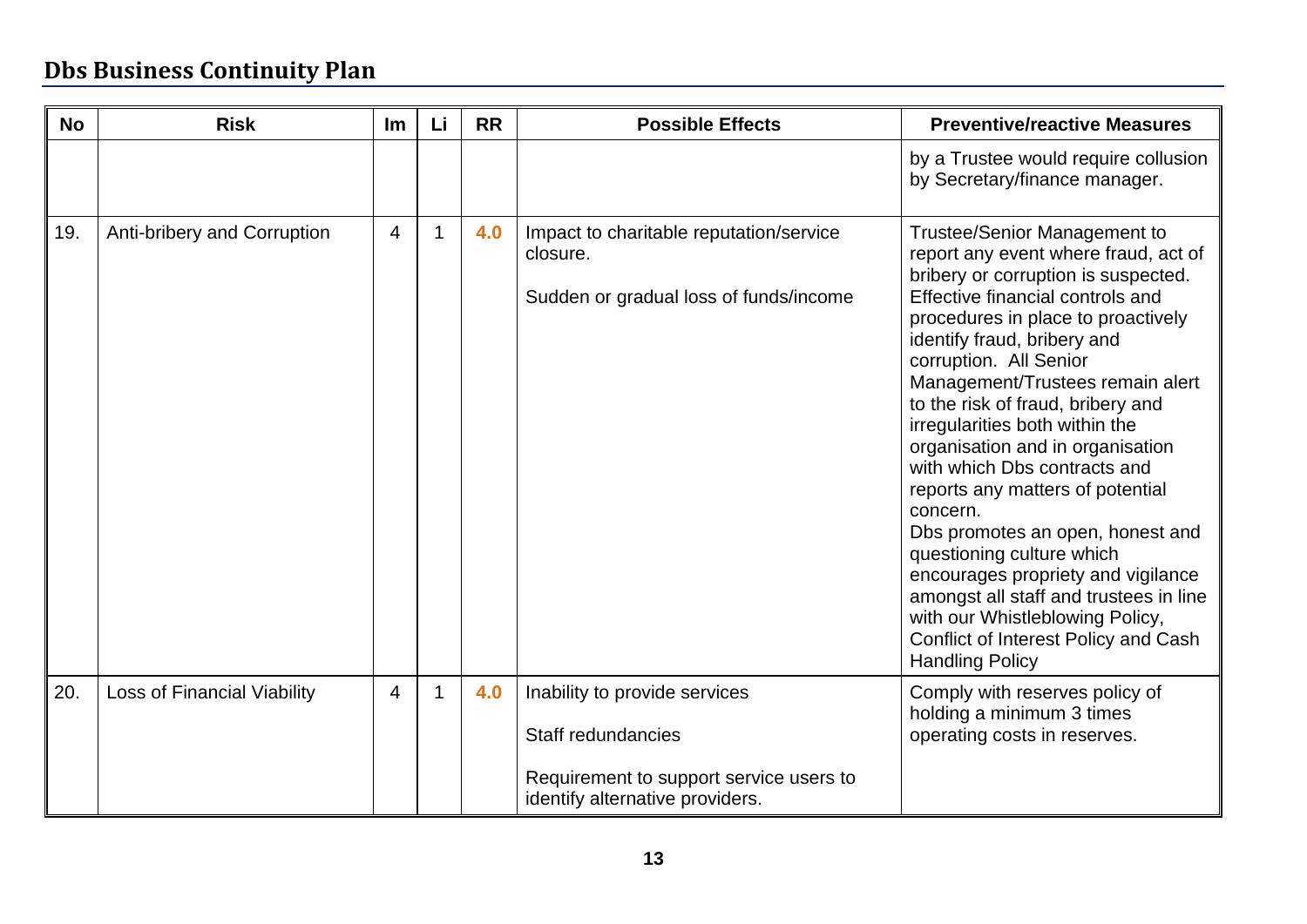| <b>No</b> | <b>Risk</b>                                                               | <u>Im</u> | Li  | <b>RR</b> | <b>Possible Effects</b>                                                                                                                                                                                                         | <b>Preventive/reactive Measures</b>                                                                                                                                                                                                                                                                                                                                                                                                                                                                                                                                                                                                                                                              |
|-----------|---------------------------------------------------------------------------|-----------|-----|-----------|---------------------------------------------------------------------------------------------------------------------------------------------------------------------------------------------------------------------------------|--------------------------------------------------------------------------------------------------------------------------------------------------------------------------------------------------------------------------------------------------------------------------------------------------------------------------------------------------------------------------------------------------------------------------------------------------------------------------------------------------------------------------------------------------------------------------------------------------------------------------------------------------------------------------------------------------|
|           |                                                                           |           |     |           | Adverse emotional, social, practical, health<br>and financial impacts on service users,<br>members and staff.<br>Potential closure                                                                                              | Fundraising strategy is diversified<br>reducing risk of losing any one key<br>funding source.<br>Creative and proactive approach to<br>fundraising and tendering for<br>services including ensuring services<br>models are person centred,<br>evidence based and framed around<br>the social model of disability.<br>Board to take decision to inform all<br>appropriate regulators and funders,<br>including the Charity Commission,<br>the Care Inspectorate and local<br>authorities and health boards of any<br>risk to service.<br>Senior management Inform<br>members, service users and staff of<br>any risk to service or employment in<br>timely, ethical and legally compliant<br>way. |
| 21.       | Las implementing SDS<br>concurrent with the need for<br>financial savings | 4         | 1.0 | 4.0       | DbS ceases to deliver support on individual<br>Las' contracts and becomes a deliverer of<br>individual direct payment services only.<br>Significant increase in credit control and<br>ultimately unit cost of service delivery. | Strive to find ways of involving local<br>authority people in the work of DbS<br>and ensure that what DbS does<br>provides something that the LA's<br>find to be of value.                                                                                                                                                                                                                                                                                                                                                                                                                                                                                                                       |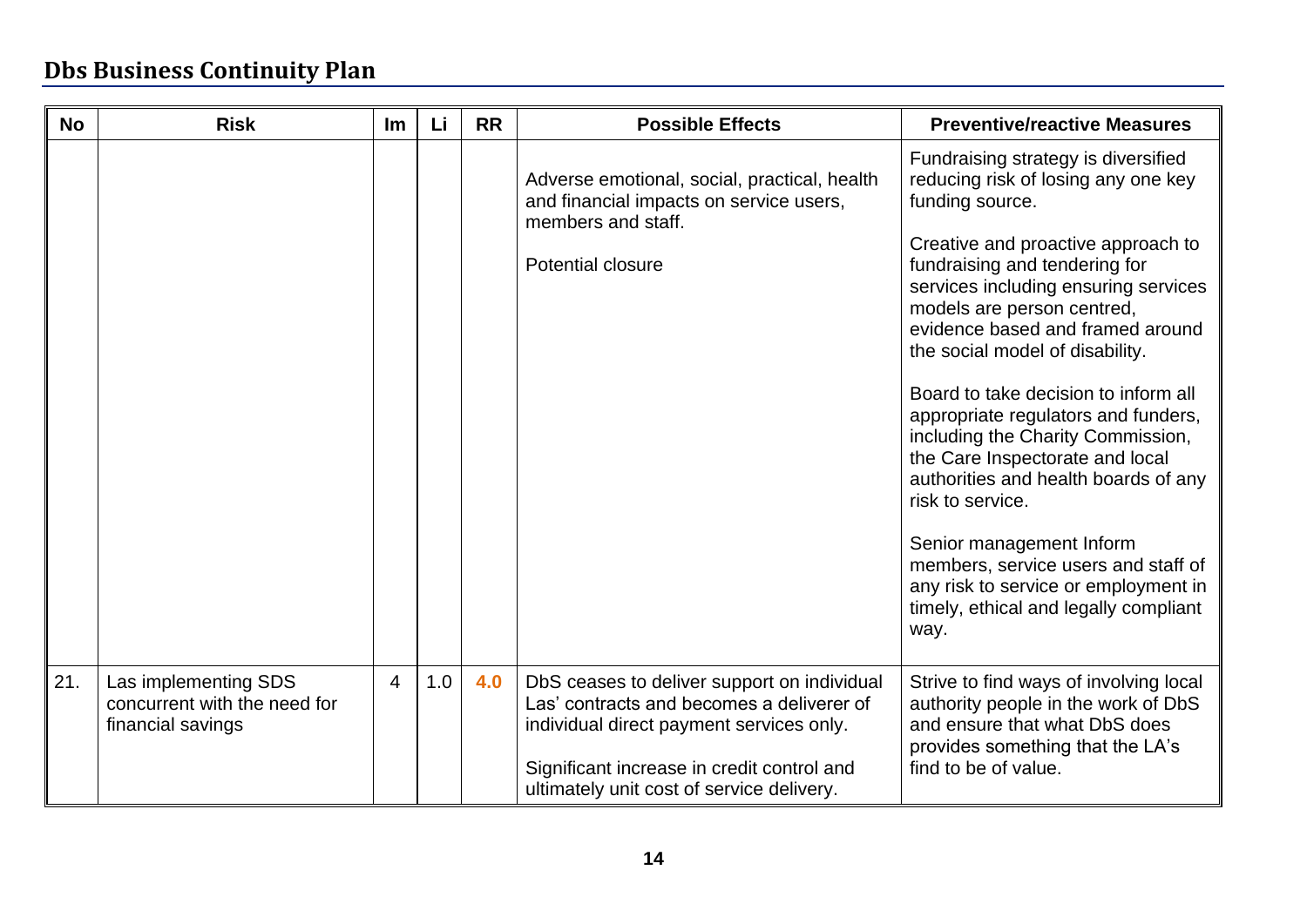| <b>No</b> | <b>Risk</b>                                                                                            | Im             | Li | <b>RR</b> | <b>Possible Effects</b>                                                                                                                                                      | <b>Preventive/reactive Measures</b>                                                                                                                                                                                                                                                          |
|-----------|--------------------------------------------------------------------------------------------------------|----------------|----|-----------|------------------------------------------------------------------------------------------------------------------------------------------------------------------------------|----------------------------------------------------------------------------------------------------------------------------------------------------------------------------------------------------------------------------------------------------------------------------------------------|
|           |                                                                                                        |                |    |           |                                                                                                                                                                              | Negotiate assertively with LA's on<br>hourly rates and advocate for the<br>best possible appropriate service<br>level for service users.                                                                                                                                                     |
| 22.       | Loss of membership/service<br>users/funders, through one or<br>more of the operational risks<br>listed | 3              |    | 3.0       | Restriction on income and therefore<br>activities, and gradual loss of funds                                                                                                 | Preventive actions as listed under<br>operational risks<br>Reactive measure would be a<br>revision of the fee<br>structure/contracts and level and<br>review of expenditures and<br>activities.                                                                                              |
| 23.       | Inability to pay creditors                                                                             | $\overline{4}$ |    | 4.0       | Insufficient cash available to meet financial<br>commitments.                                                                                                                | Effective payment process<br>management with regular review of<br>aged creditors listing and supplier<br>statements<br>Extensive use of preferred suppliers<br>with bank account details and<br>payment terms incorporated into<br>Sage Account Software. Effective<br>Cash flow forecasting |
| 24.       | Inability to collect from Debtors                                                                      | $\overline{4}$ |    | 4.0       | Monthly invoices completed late by relevant<br>personnel or loss of vital employees. Errors<br>within Service User Database producing<br>incorrect information for analysis. | Effective collection process<br>management with regular review of<br>aged debtors listing.<br>Prompt action required initiating<br>overdue letters itemising all relevant                                                                                                                    |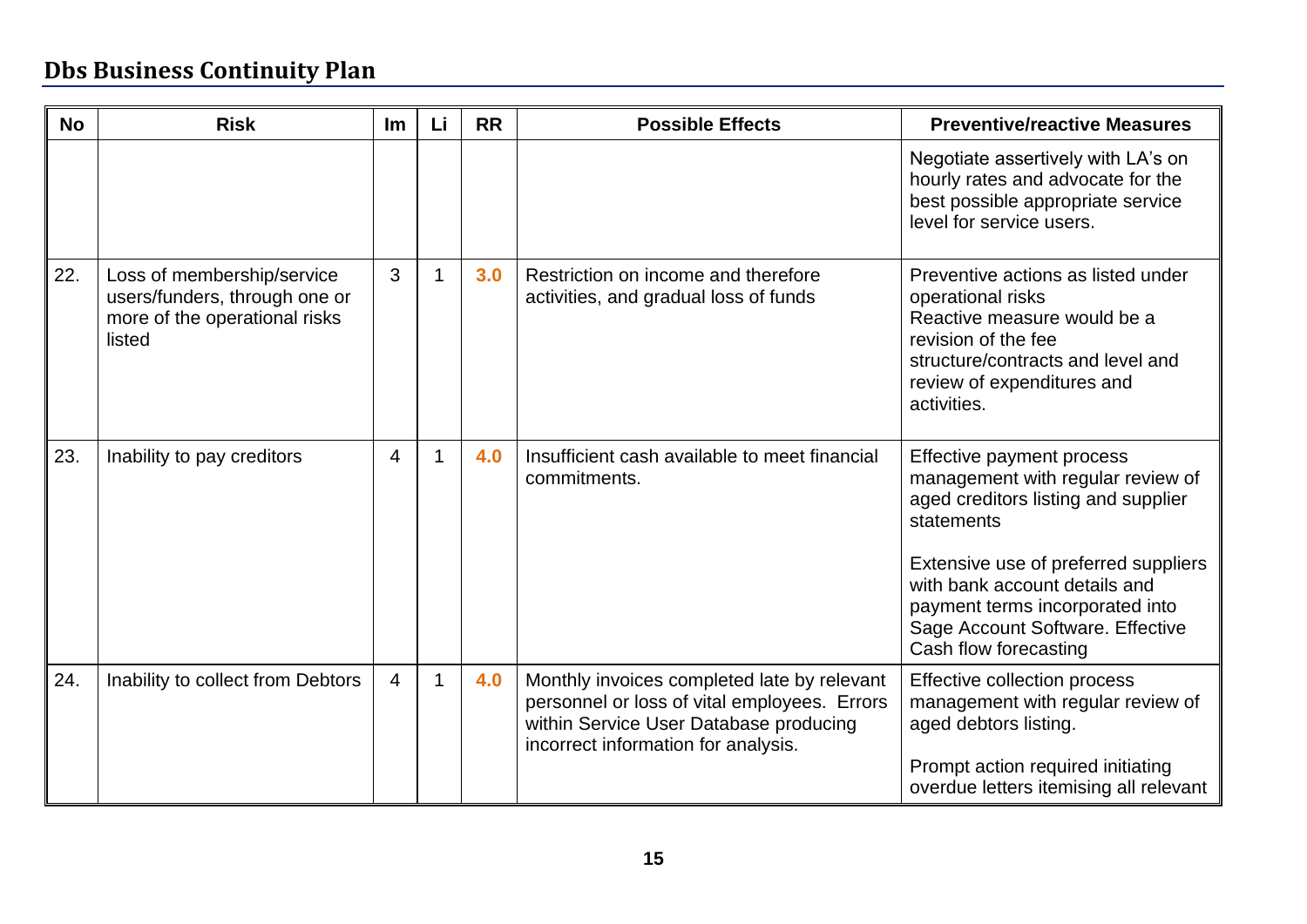| <b>No</b> | <b>Risk</b>                                                                     | <b>Im</b>      | Li             | <b>RR</b> | <b>Possible Effects</b>                                                         | <b>Preventive/reactive Measures</b>                                                                                                                                                                                                                                             |
|-----------|---------------------------------------------------------------------------------|----------------|----------------|-----------|---------------------------------------------------------------------------------|---------------------------------------------------------------------------------------------------------------------------------------------------------------------------------------------------------------------------------------------------------------------------------|
|           |                                                                                 |                |                |           |                                                                                 | outstanding sales invoices. Copy of<br>debtors letter to be incorporated<br>within Customer Account detailed in<br>Sage Software.                                                                                                                                               |
| 25.       | Insufficient cash to meet<br>commitments                                        | 4              | 1              | 4.0       | Restriction of income. Non collection of<br>debtors general cash flow problems. | Maintain appropriate level of cash<br>reserves to meet ongoing needs<br>and comply with the Reserves<br>policy. Effective management of<br>collections and payments<br>processes.<br>Annual and Five Year plan<br>forecasting of income. Regular<br>cash forecasts and reviews. |
| 26.       | Unexpected rise in operating<br>expenses                                        | $\overline{4}$ | $\overline{2}$ | 6.0       | Strain on operating budgets                                                     | Timely monthly reporting and<br>regular budget holder reviews.<br>Finance Committee review of the<br>monthly variances to date. Covid-19<br>related increased expenses such as<br>PPE anticipated and built into<br>budgets or reclaimed from LA's.                             |
| 27.       | <b>Registrant Credit Card Record</b><br>Fraud/Theft                             | $\overline{2}$ | 1              | 2.0       | Strain on resources                                                             | Weekly credit card payment<br>reconciliation. Tight procedures<br>adhered to on usage of Credit<br>facilities. Compliance with credit<br>card storage standards.                                                                                                                |
| 28.       | Unauthorised payments to<br>Suppliers - Mis-signing of<br>cheques/bacs payments | 4              | 1              | 4.0       | Strain on cash flow with steps to recover<br>payment                            | Two signatures for payments, all<br>invoices individually authorised for<br>payment                                                                                                                                                                                             |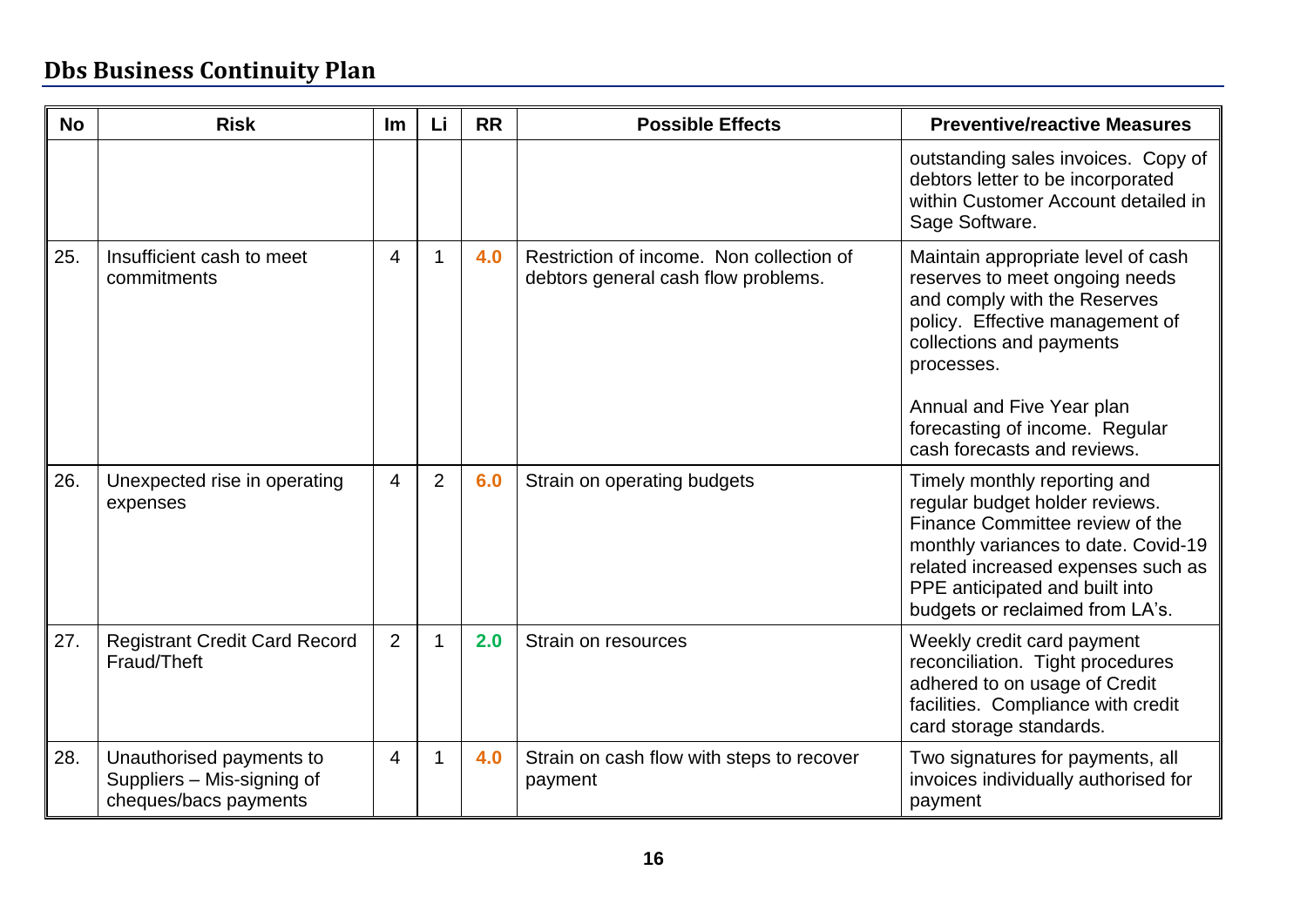| <b>No</b> | <b>Risk</b>                                                                            | Im             | Li             | <b>RR</b> | <b>Possible Effects</b>                                                                                   | <b>Preventive/reactive Measures</b>                                                                                                                                                                                                                                                                                                                                                                                                                                                           |
|-----------|----------------------------------------------------------------------------------------|----------------|----------------|-----------|-----------------------------------------------------------------------------------------------------------|-----------------------------------------------------------------------------------------------------------------------------------------------------------------------------------------------------------------------------------------------------------------------------------------------------------------------------------------------------------------------------------------------------------------------------------------------------------------------------------------------|
| 29.       | Unauthorised payments to<br>personnel                                                  | 4              | 1              | 4.0       | Adverse impact on cash flow                                                                               | Effective expense claim and payroll<br>authorisation processes. Regular<br>audits.                                                                                                                                                                                                                                                                                                                                                                                                            |
| 30.       | Late submission of Annual<br>Accounts/Annual Report to<br><b>Companies House/Oscar</b> | 3              | 1              | 3.0       | Fine and reputational risk                                                                                | Ensure all year end activities are<br>completed to planned time table and<br>presented to board in time to then<br>submit. Ensure double checking of<br>activity at all stages in process.                                                                                                                                                                                                                                                                                                    |
| 31.       | PAYE/NI Compliance,<br>Furlough compliance due to<br>Covid-19                          | $\overline{2}$ | $\overline{2}$ | 4.0       | Monthly payroll process delayed due to<br>software failure and key members of staff<br>due to absenteeism | Effective payroll process<br>management required to be<br>implemented with the use of task<br>descriptions for all software to<br>enable smooth running of Sage<br>Payroll administered to produce all<br>relevant documentation for HMRC.<br>Payroll Task Description required.<br>Processes in line with Government<br>guidelines/calculations with regard<br>to Covid-19 to be followed.<br>Government online calculation form<br>to be used to complete claims in line<br>with guidelines |
| 32.       | <b>Pension Regulations</b>                                                             | $\overline{2}$ | 1              | 2.0       | Non compliance will result in prosecution                                                                 | <b>Ensure Pension Regulations are</b><br>adhered to, check through internal<br>and external audit process<br>Processes in line with Government<br>guidelines/calculations with regard                                                                                                                                                                                                                                                                                                         |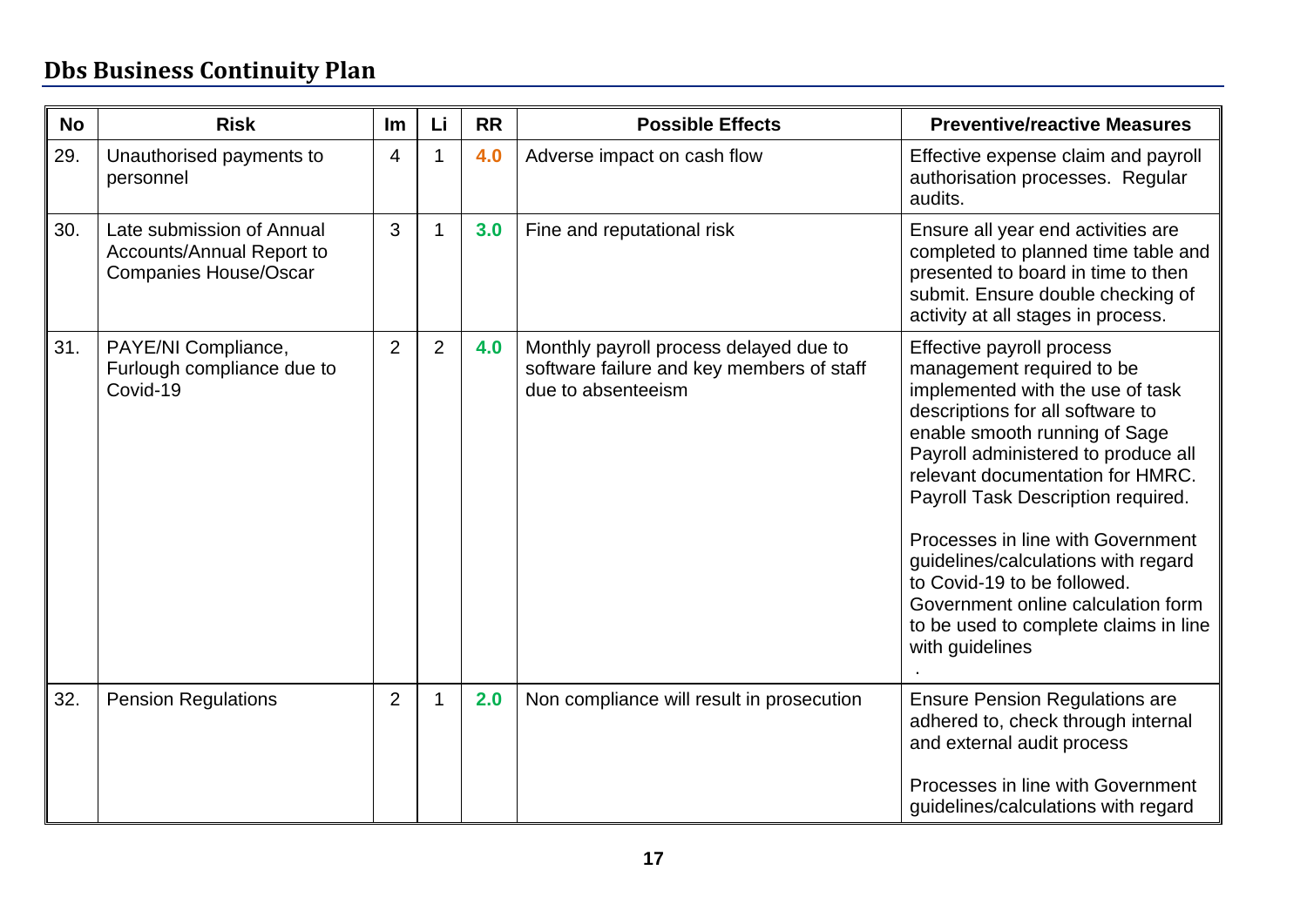| <b>No</b> | <b>Risk</b>                                        | Im             | Li             | <b>RR</b> | <b>Possible Effects</b>                                                                                                                                     | <b>Preventive/reactive Measures</b>                                                                                                                                                                                                          |
|-----------|----------------------------------------------------|----------------|----------------|-----------|-------------------------------------------------------------------------------------------------------------------------------------------------------------|----------------------------------------------------------------------------------------------------------------------------------------------------------------------------------------------------------------------------------------------|
|           |                                                    |                |                |           |                                                                                                                                                             | to Covid-19 to be followed.<br>Government online calculation form<br>to be used to complete claims in line<br>with guidelines.                                                                                                               |
|           | <b>Business</b>                                    |                |                |           |                                                                                                                                                             |                                                                                                                                                                                                                                              |
| 33.       | Insurable risks                                    |                |                | 1.0       | <b>Financial loss</b>                                                                                                                                       | Full suite of business insurances<br>suitable to DbS activities in place<br>Reviewed and agreed with insurers<br>during Covid-19. Including unused<br>premises.                                                                              |
| 34.       | Loss of data                                       | 2              | $\overline{2}$ | 4.0       | Temporary difficulty in operation and<br>compliance                                                                                                         | Full regular backup of all computer<br>files including correspondence<br>Home working protocols out in place<br>during Covid-19 pandemic to ensure<br>sae and compliant working<br>practices.                                                |
| 35.       | Cyber Security breach of<br>information IT Systems | $\overline{2}$ | $\overline{2}$ | 4.0       | Disruption of Computer Network, data and<br>systems. Impact of Security breach to<br>financial, reputational and legal implications<br>to the organisation. | To ensure processes are in place<br>for identifying, analysing, evaluating<br>and addressing cyber security<br>threats to the organisation's IT<br>infrastructure. Prioritise and respond<br>to the risks associated with cyber<br>breaches. |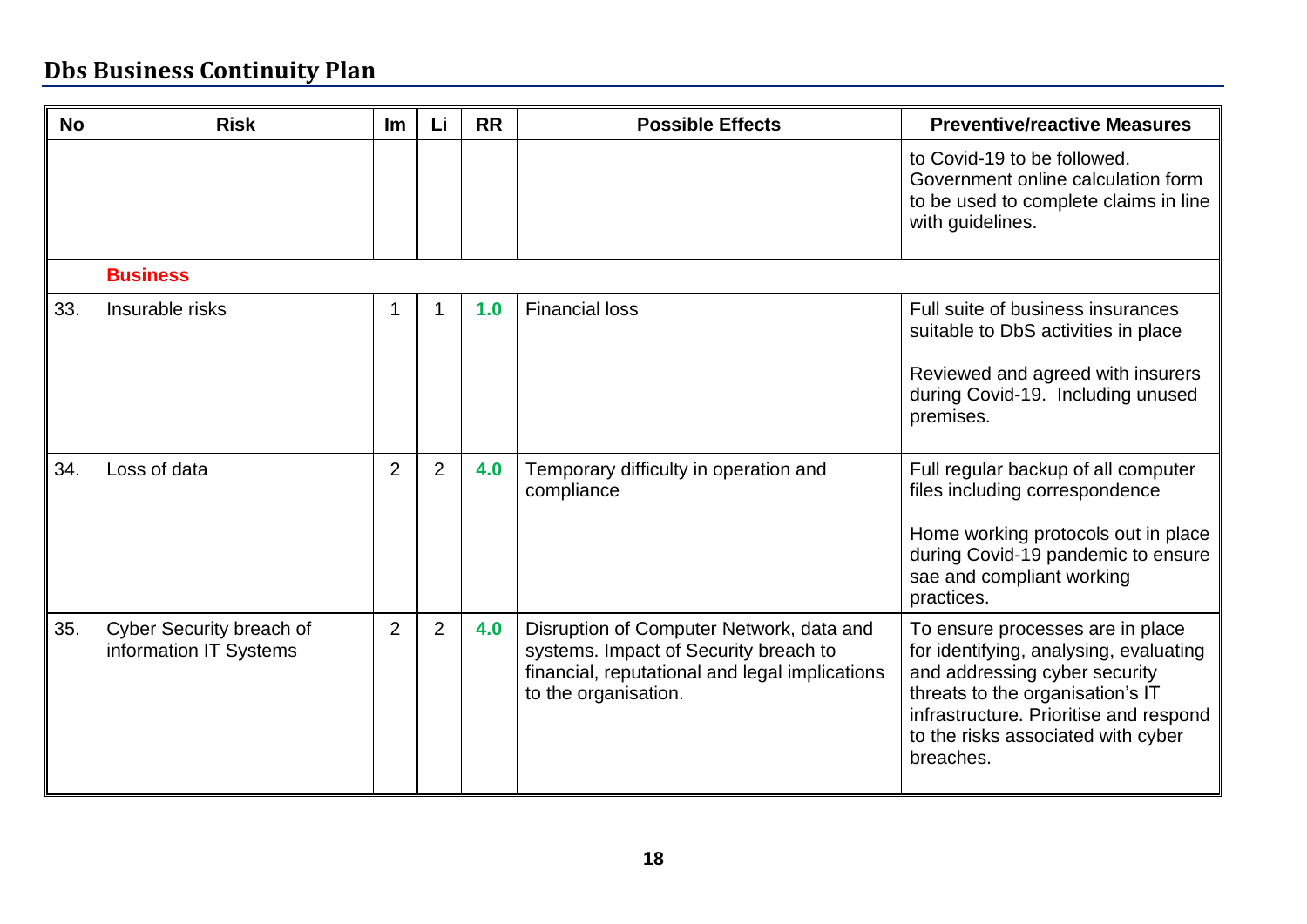| <b>No</b> | <b>Risk</b>                                                                           | <b>Im</b> | Li             | <b>RR</b> | <b>Possible Effects</b>                                                                                                          | <b>Preventive/reactive Measures</b>                                                                                                                                                                                                                                                                                                                                                                                                                                                                                        |
|-----------|---------------------------------------------------------------------------------------|-----------|----------------|-----------|----------------------------------------------------------------------------------------------------------------------------------|----------------------------------------------------------------------------------------------------------------------------------------------------------------------------------------------------------------------------------------------------------------------------------------------------------------------------------------------------------------------------------------------------------------------------------------------------------------------------------------------------------------------------|
|           |                                                                                       |           |                |           |                                                                                                                                  | In line and in partnership with<br>external IT Supplier undertake and<br>complete a risk assessment for<br>cyber Essential Accreditation (yearly<br>application) which is a, government<br>accredited scheme protecting<br>organisations from the most<br>common cyber security attacks.                                                                                                                                                                                                                                   |
|           | <b>Governance</b>                                                                     |           |                |           |                                                                                                                                  |                                                                                                                                                                                                                                                                                                                                                                                                                                                                                                                            |
| 36.       | Trustees with appropriate<br>knowledge, skills and<br>motivation are not forthcoming. | 3         | $\overline{2}$ | 6.0       | Likelihood scoring of several of the<br>compliance, operating and business risks<br>increases<br>DbS loses direction and impetus | Ensure that DbS strategy works<br>towards the vision of creating a<br>more equal and inclusive society for<br>Deafblind people and is inspiring to<br>potential Trustees.<br>Ensure that participative activities<br>are useful to member, attractive and<br>enjoyable and build leadership<br>potential.<br>Engage trustees in the business in a<br>way that makes being a trustee<br>interesting and useful and a<br>worthwhile use of their time.<br>Actively look for trustees that fill<br>knowledge and skills gaps. |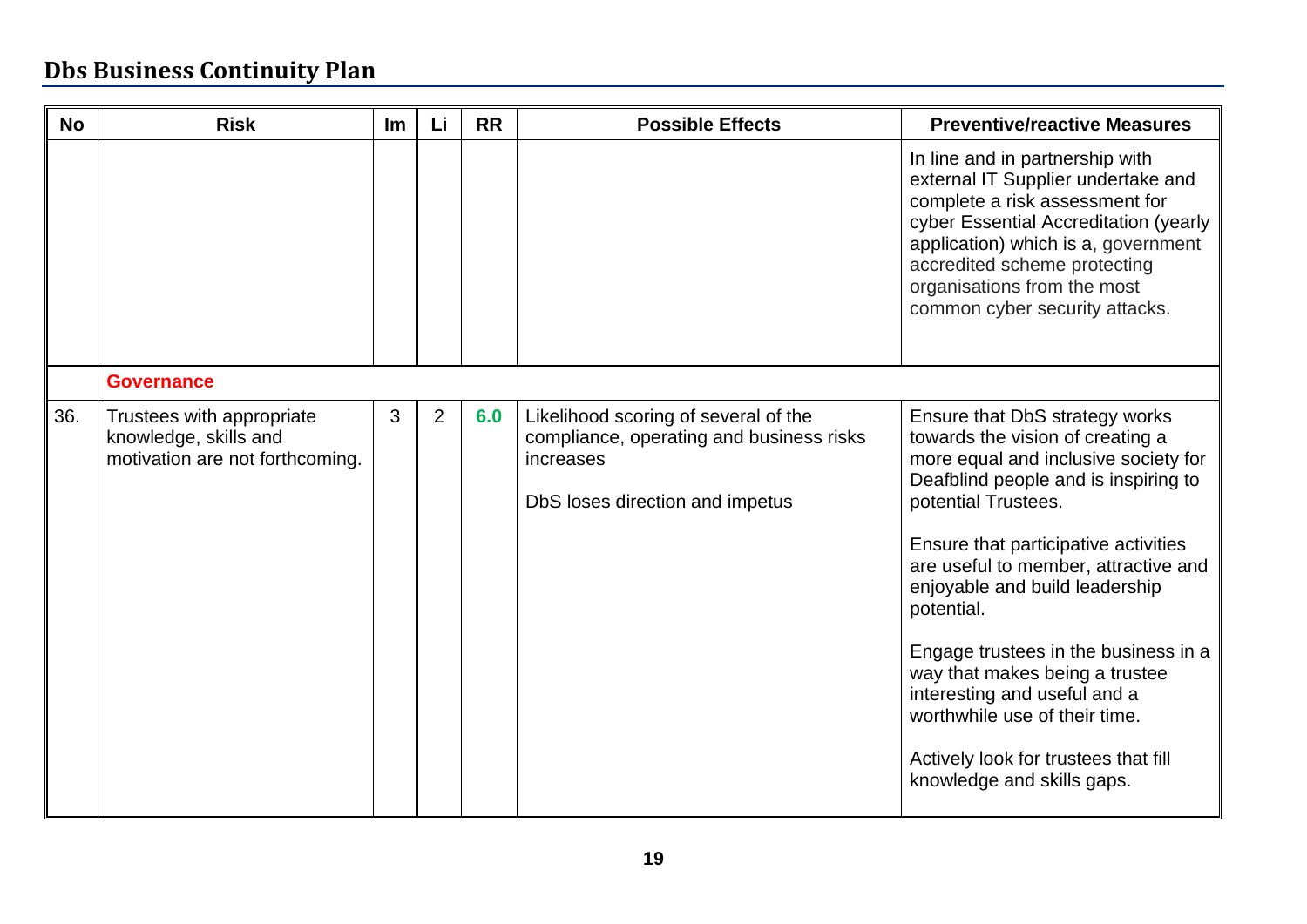| <b>No</b> | <b>Risk</b>                                                                                                       | Im             | Li             | <b>RR</b> | <b>Possible Effects</b>                                                                                                                           | <b>Preventive/reactive Measures</b>                                                                                                                                                                                                                                                                                                                                                                                                                                           |
|-----------|-------------------------------------------------------------------------------------------------------------------|----------------|----------------|-----------|---------------------------------------------------------------------------------------------------------------------------------------------------|-------------------------------------------------------------------------------------------------------------------------------------------------------------------------------------------------------------------------------------------------------------------------------------------------------------------------------------------------------------------------------------------------------------------------------------------------------------------------------|
|           |                                                                                                                   |                |                |           |                                                                                                                                                   | <b>Review Trustee recruitment</b><br>processes to ensure candidates<br>alignment with the vision, strategy<br>And values of DbS.                                                                                                                                                                                                                                                                                                                                              |
| 37.       | Staff/Trustees act out with the<br>bounds of what has been<br>agreed as policy and in<br><b>Trustees meetings</b> | $\overline{2}$ | 2              | 4.0       | DbS credibility undermined, loss of trust in<br>DbS on the part of members/service<br>users/funders<br>Governance/compliance called into question | Ensure Trustee agendas cover all<br>business<br>Chair/chief executive reacts<br>promptly and proportionally to any<br>sign of this happening<br>Trustee recruitment and induction<br>processes robust.                                                                                                                                                                                                                                                                        |
| 38.       | Infectious diseases                                                                                               | 4              | $\overline{2}$ | 8.0       | Potential of cross contamination and risk of<br>illness to vulnerable/sick or elderly adults<br>and the workforce.                                | In the event of an outbreak of an<br>infectious disease DbS will take full<br>advice from appropriate Health<br>sources and where advised deliver<br>an abridged service until matters<br>improve accordingly.<br>During Covid-19 polices were<br>updated in relation to contingency,<br>Infectious Disease control and<br>health and safety updated. Staff<br>trained and supported to fully<br>comply with new procedures such<br>as social distancing, hygiene and<br>PPE. |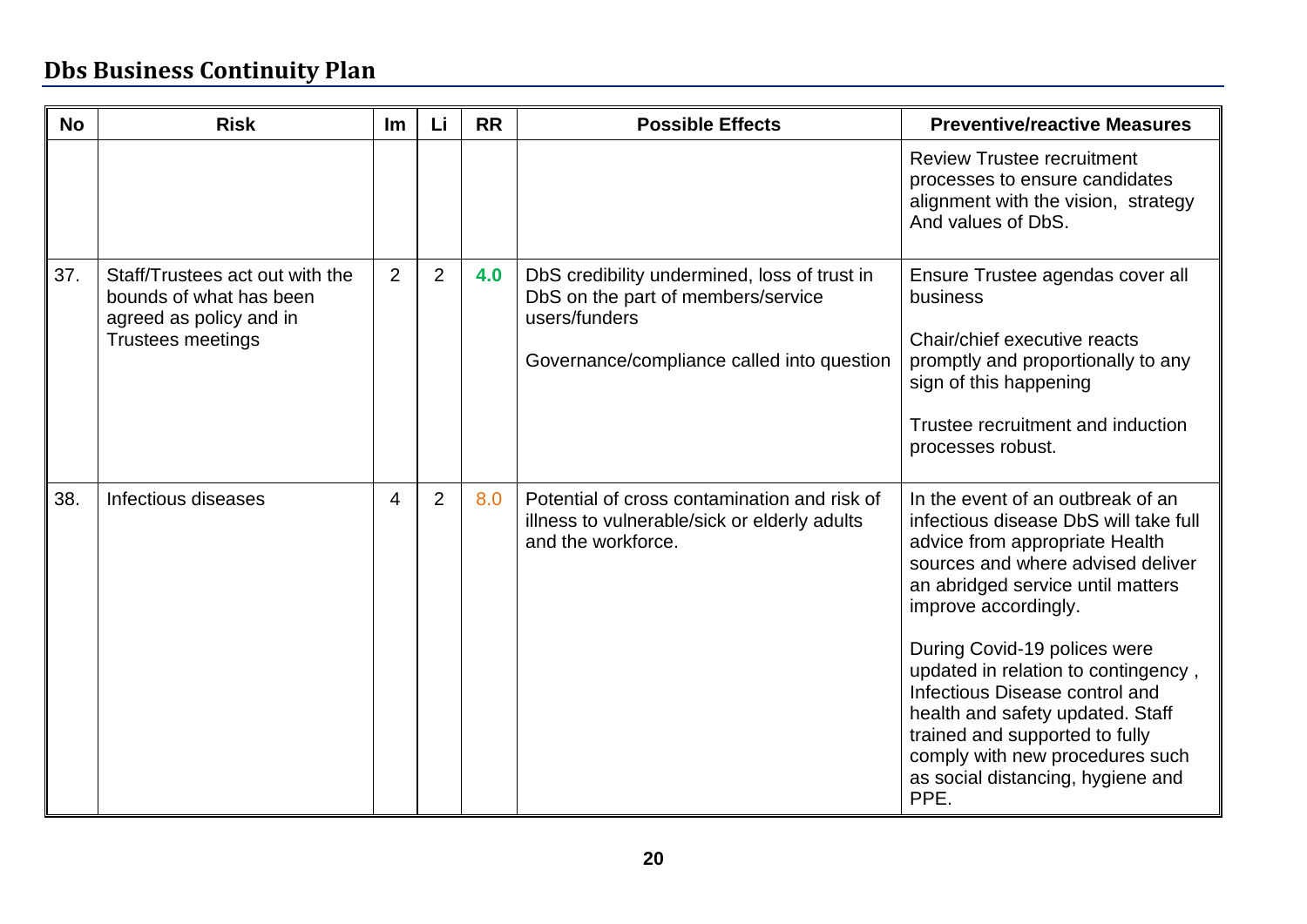| <b>No</b> | <b>Risk</b>                                                                                       | Im | Li             | <b>RR</b> | <b>Possible Effects</b>                                                                                                                                                                                                                                                                                                                                        | <b>Preventive/reactive Measures</b>                                                                                                                                                                                                                                                                                                                                                                                                                                                                                                                                       |
|-----------|---------------------------------------------------------------------------------------------------|----|----------------|-----------|----------------------------------------------------------------------------------------------------------------------------------------------------------------------------------------------------------------------------------------------------------------------------------------------------------------------------------------------------------------|---------------------------------------------------------------------------------------------------------------------------------------------------------------------------------------------------------------------------------------------------------------------------------------------------------------------------------------------------------------------------------------------------------------------------------------------------------------------------------------------------------------------------------------------------------------------------|
|           |                                                                                                   |    |                |           |                                                                                                                                                                                                                                                                                                                                                                | Full risk assessments on Centre,<br>Services and Charity Shop<br>undertaken and consulted on with<br>staff guidance developed and<br>implementation plans put in place.                                                                                                                                                                                                                                                                                                                                                                                                   |
|           | Covid-19                                                                                          |    |                |           |                                                                                                                                                                                                                                                                                                                                                                |                                                                                                                                                                                                                                                                                                                                                                                                                                                                                                                                                                           |
| 38.       | Potential outbreak of Covid-19<br>at Training Centre amongst<br>employees/guide<br>communicators. | 4  | $\overline{2}$ | 8.0       | Reputational impact/service closure. So far<br>as is reasonably practicable under the<br>Health and Safety at Work Act 1974<br>ensuring a safe working environment for all<br>employees in line with COVID-19 and legal<br>obligations.<br>Potential cross contamination between<br>employees/members/service users.<br>Operation and business risk increases. | Employees are fully updated with<br>relevant Policy &<br>Procedures/operational Risk<br>Assessments in line with<br>Government Guidelines in<br>accordance with infectious<br>diseases. Levels/measures in place<br>to help with elimination/engineering<br>controls and administration controls<br>whereby limiting the hazard/virus<br>and the impact of an outbreak within<br>the Charity.<br>Members, staff and Trustees using<br>centre asked to sign to agree<br>compliance with Covid-19 Health<br>and Safety measures. Induction<br>provided to all using centre. |
| 39.       | Potential Outbreak of Covid-19<br>Service User/membership                                         | 3  | $\overline{2}$ | 6.0       | Inability to deliver contracted services due to<br>sickness. Vulnerable adults left without<br>access to vital support.                                                                                                                                                                                                                                        | Full information and advice in<br>accessible formats from appropriate                                                                                                                                                                                                                                                                                                                                                                                                                                                                                                     |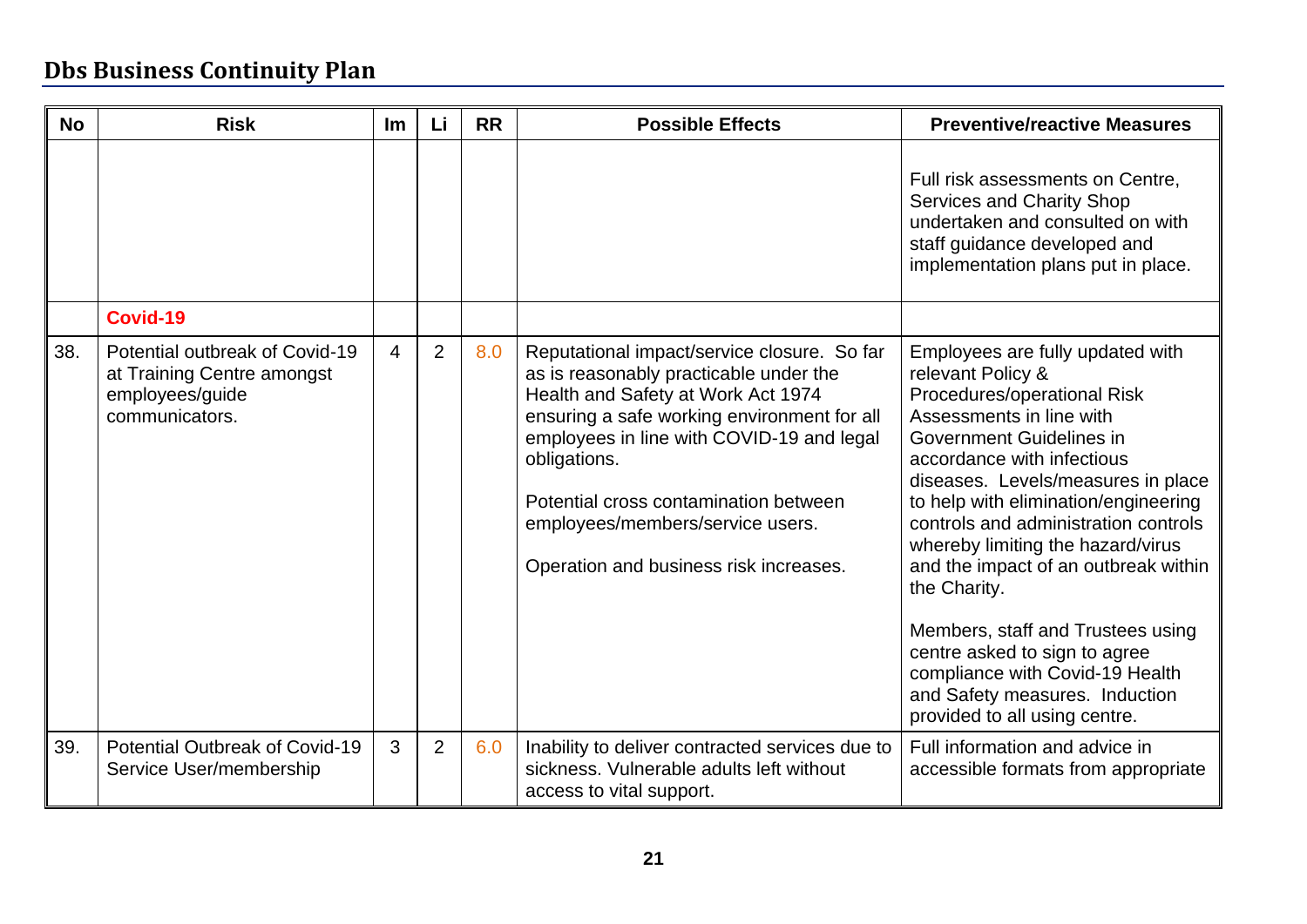| <b>No</b> | <b>Risk</b>                                      | <u>Im</u>      | Li | <b>RR</b> | <b>Possible Effects</b>                                                                                                                                                                                                         | <b>Preventive/reactive Measures</b>                                                                                                                                                             |
|-----------|--------------------------------------------------|----------------|----|-----------|---------------------------------------------------------------------------------------------------------------------------------------------------------------------------------------------------------------------------------|-------------------------------------------------------------------------------------------------------------------------------------------------------------------------------------------------|
|           |                                                  |                |    |           | Potential of cross contamination.                                                                                                                                                                                               | <b>Health and Government Sources</b><br>following up to date guidance.<br>Regulatory bodies ie Care                                                                                             |
|           |                                                  |                |    |           | Reputational impact/service closure.                                                                                                                                                                                            | <b>Inspectorate and Scottish Social</b><br>Services Council (SSSC) on dealing<br>and reporting any incidents in<br>respect of Covid-19.                                                         |
|           |                                                  |                |    |           |                                                                                                                                                                                                                                 | Weekly testing of staff. All staff<br>vaccinated, all members supported<br>to be vaccinated.                                                                                                    |
|           |                                                  |                |    |           |                                                                                                                                                                                                                                 | Suitable levels of stock and supply<br>of Personal Protective equipment<br>available at all times. All employees<br>use PPE appropriately and comply<br>with relevant guidance.                 |
| 40.       | Potential Outbreak of Covid-19<br>- Charity Shop | $\overline{4}$ | 3  | 12.0      | Reputational impact. So far as is reasonably<br>practicable under the Health and Safety at<br>Work Act 1974 ensuring a safe working<br>environment for all employees/volunteers in<br>line with COVID-19 and legal obligations. | Employees/volunteers are fully<br>updated with relevant Policy &<br>Procedures/operational Risk<br>Assessments in line with<br>Government Guidelines, in<br>accordance with Covid-19 infectious |
|           |                                                  |                |    |           | Potential cross contamination between<br>employees/members of the<br>public/volunteers specifically extremely<br>vulnerable/shielding group.                                                                                    | diseases. Levels/measures in place<br>to help with elimination/engineering<br>controls and administration controls<br>whereby limiting the hazard/virus<br>and the impact of an outbreak within |
|           |                                                  |                |    |           | Operational and business risk increases.                                                                                                                                                                                        | the Charity Shop.                                                                                                                                                                               |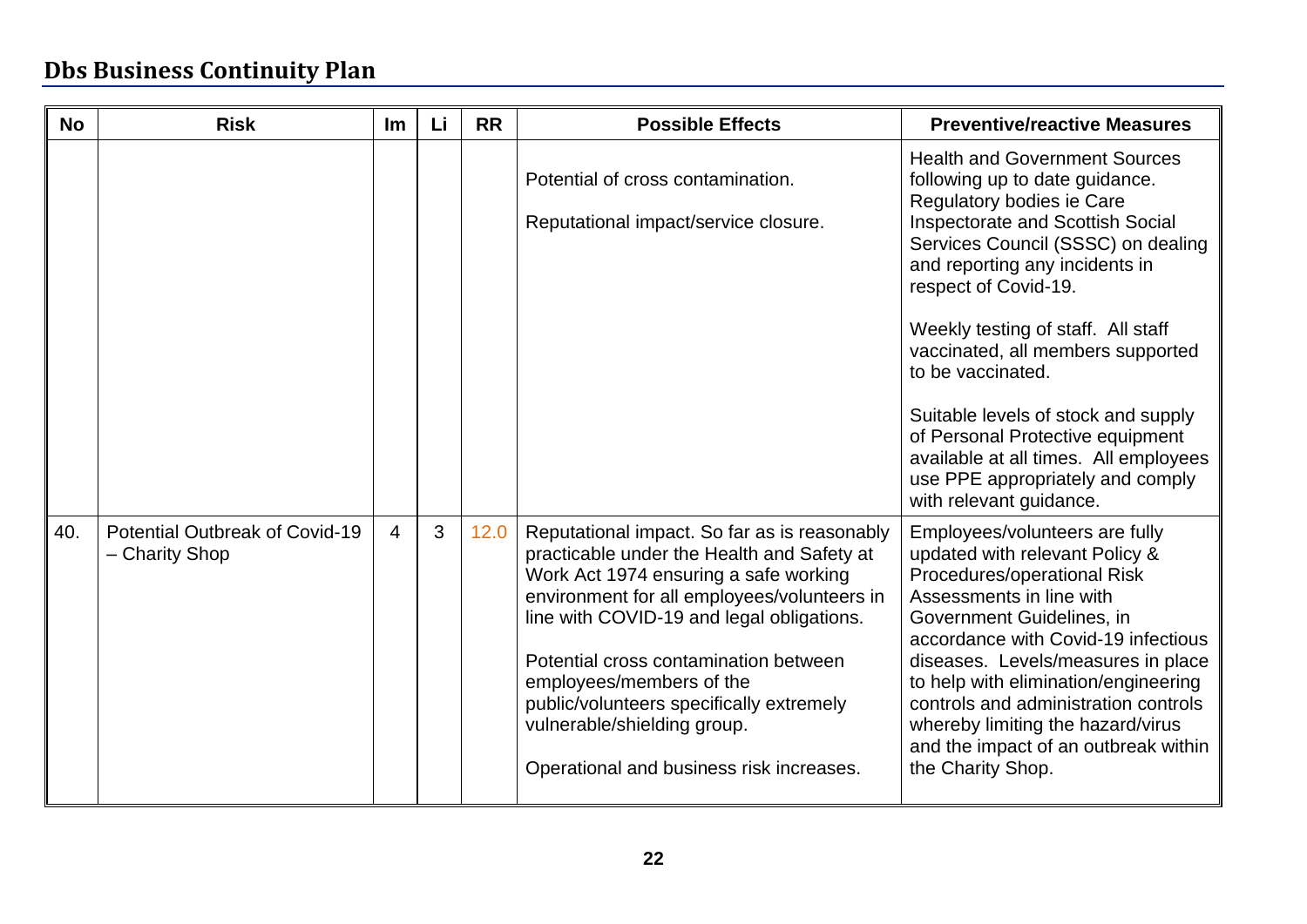| <b>No</b> | <b>Risk</b>                                                    | Im             | Li             | <b>RR</b> | <b>Possible Effects</b>                                                                                                                                                                                                                                                                     | <b>Preventive/reactive Measures</b>                                                                                                                                                                                                                                                                                                                                                                                                                            |
|-----------|----------------------------------------------------------------|----------------|----------------|-----------|---------------------------------------------------------------------------------------------------------------------------------------------------------------------------------------------------------------------------------------------------------------------------------------------|----------------------------------------------------------------------------------------------------------------------------------------------------------------------------------------------------------------------------------------------------------------------------------------------------------------------------------------------------------------------------------------------------------------------------------------------------------------|
|           |                                                                |                |                |           | Potential contamination with handling cash.                                                                                                                                                                                                                                                 | Involvement of 3 <sup>rd</sup> party charity retail<br>association in line with Revolve -<br>Zero Waste Scotland to support<br>implementation of infection<br>prevention control measures.<br>Update risk assessment with<br>support from Revolve.<br>Use of contactless payment system<br>to be used for all payments where<br>possible. Staff reminded to wash<br>hands after handling cash, use of<br>hand sanitiser.                                       |
| 41        | <b>Effects of Furlough and</b><br>employees returning to work. | $\overline{2}$ | $\overline{2}$ | 4.0       | Employees de-skilled working from home<br>during Covid-19.<br>Employees demotivated working from home<br>during Covid-19.<br>Employees anxiety returning to work<br>following a period of Furlough.<br>Employees resistance returning to work<br>following Lockdown and period of furlough. | Return to Work Checklist to be<br>completed by all staff to highlight<br>any areas of concern. Re-fresher<br>training to be organised covering<br>mandatory training and identified<br>gaps in learning.<br>Wellbeing resources regularly<br>distributed to all staff. All staff will<br>carry out weekly PCR testing. All<br>Staff have currently received both<br>Covid 19 vaccinations. Monthly<br>team meetings are carried out.<br>Development Days to be |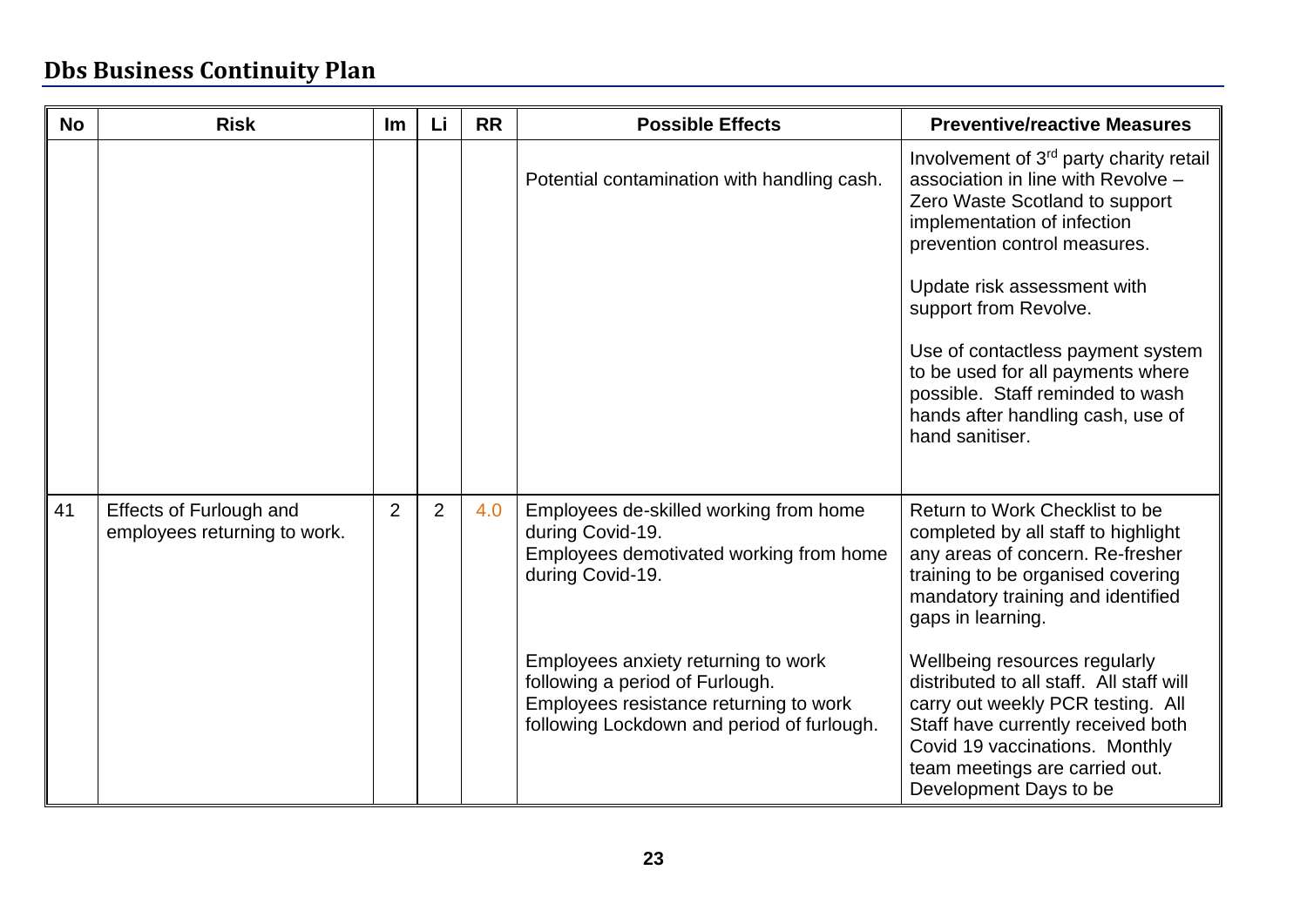| <b>No</b> | <b>Risk</b>                                                                                                 | <b>Im</b> | Li | <b>RR</b> | <b>Possible Effects</b>                                                                                                                                                                                                                                                                                                                                                                                | <b>Preventive/reactive Measures</b>                                                                                                                                                                                                                                                                                                                                                                                                                                                                                                                 |
|-----------|-------------------------------------------------------------------------------------------------------------|-----------|----|-----------|--------------------------------------------------------------------------------------------------------------------------------------------------------------------------------------------------------------------------------------------------------------------------------------------------------------------------------------------------------------------------------------------------------|-----------------------------------------------------------------------------------------------------------------------------------------------------------------------------------------------------------------------------------------------------------------------------------------------------------------------------------------------------------------------------------------------------------------------------------------------------------------------------------------------------------------------------------------------------|
|           |                                                                                                             |           |    |           |                                                                                                                                                                                                                                                                                                                                                                                                        | implemented to encourage per-<br>support.<br>Employees/volunteers receive<br>updated Health & Safety Guidelines<br>on return to work following<br>Government Guidelines, in<br>accordance with Covid-19 infectious<br>diseases                                                                                                                                                                                                                                                                                                                      |
|           | <b>Winter Flu Planning</b>                                                                                  |           |    |           |                                                                                                                                                                                                                                                                                                                                                                                                        |                                                                                                                                                                                                                                                                                                                                                                                                                                                                                                                                                     |
| 42.       | Potential outbreak of Winter<br>Flu Viruses at Training Centre<br>amongst employees/guide<br>communicators. | 4         |    | 4.0       | Reputational impact/service closure. So far<br>as is reasonably practicable under the<br>Health and Safety at Work Act 1974<br>ensuring a safe working environment for all<br>employees in line with Scottish Government<br>restrictions and guidance and legal<br>obligations.<br>Potential cross contamination between<br>employees/members/service users.<br>Operation and business risk increases. | Employees are fully updated with<br>relevant Policy &<br>Procedures/operational Risk<br>Assessments in line with<br>Government Guidelines in<br>accordance with infectious<br>diseases. Levels/measures in place<br>to help eliminate outbreak of Winter<br>Flu. Limited opening of centre by<br>skeleton staff and Office based<br>employees default to working from<br>home to minimise cross<br>contamination of infection between<br>staff. Employees encouraged to<br>obtain Flu Vaccination to maximise<br>uptake of Scottish Governments flu |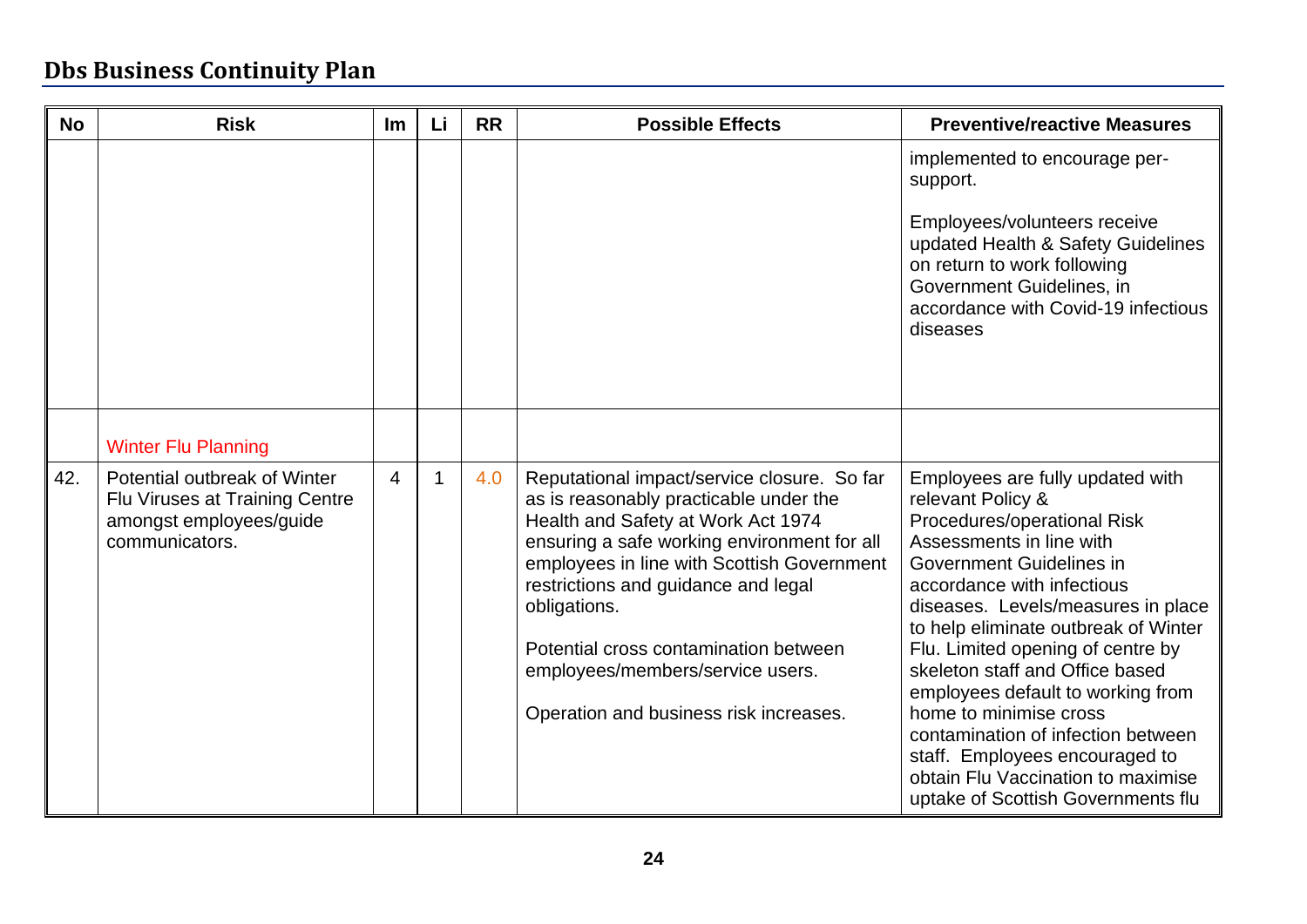| <b>No</b> | <b>Risk</b> | Im | Li | <b>RR</b> | <b>Possible Effects</b> | <b>Preventive/reactive Measures</b>                                                                                                                                                                                                                                                                                                                    |
|-----------|-------------|----|----|-----------|-------------------------|--------------------------------------------------------------------------------------------------------------------------------------------------------------------------------------------------------------------------------------------------------------------------------------------------------------------------------------------------------|
|           |             |    |    |           |                         | vaccination programme for workers<br>in Social Care environments.<br>Employees using centre require to<br>sign and agree compliance with<br>Covid-19/Infectious Diseases in<br>respect of Health and Safety<br>measures in place. All employees<br>to use PPE appropriately and<br>comply with uptodate.guidelines.<br>Induction provided to all using |
|           |             |    |    |           |                         | centre.<br>Minimise employee movement<br>between service users and<br>implement use of staff bubbles to<br>ensure minimal disruption to<br>services provided.                                                                                                                                                                                          |
|           |             |    |    |           |                         | Ensure employees do not undertake<br>work if experiencing symptoms of an<br>infection and obtain Covid 19 testing<br>if appropriate.                                                                                                                                                                                                                   |
|           |             |    |    |           |                         | Ensure that employees who are<br>required to self isolate or experience<br>winter full symptoms are not<br>financially penalised.                                                                                                                                                                                                                      |
|           |             |    |    |           |                         |                                                                                                                                                                                                                                                                                                                                                        |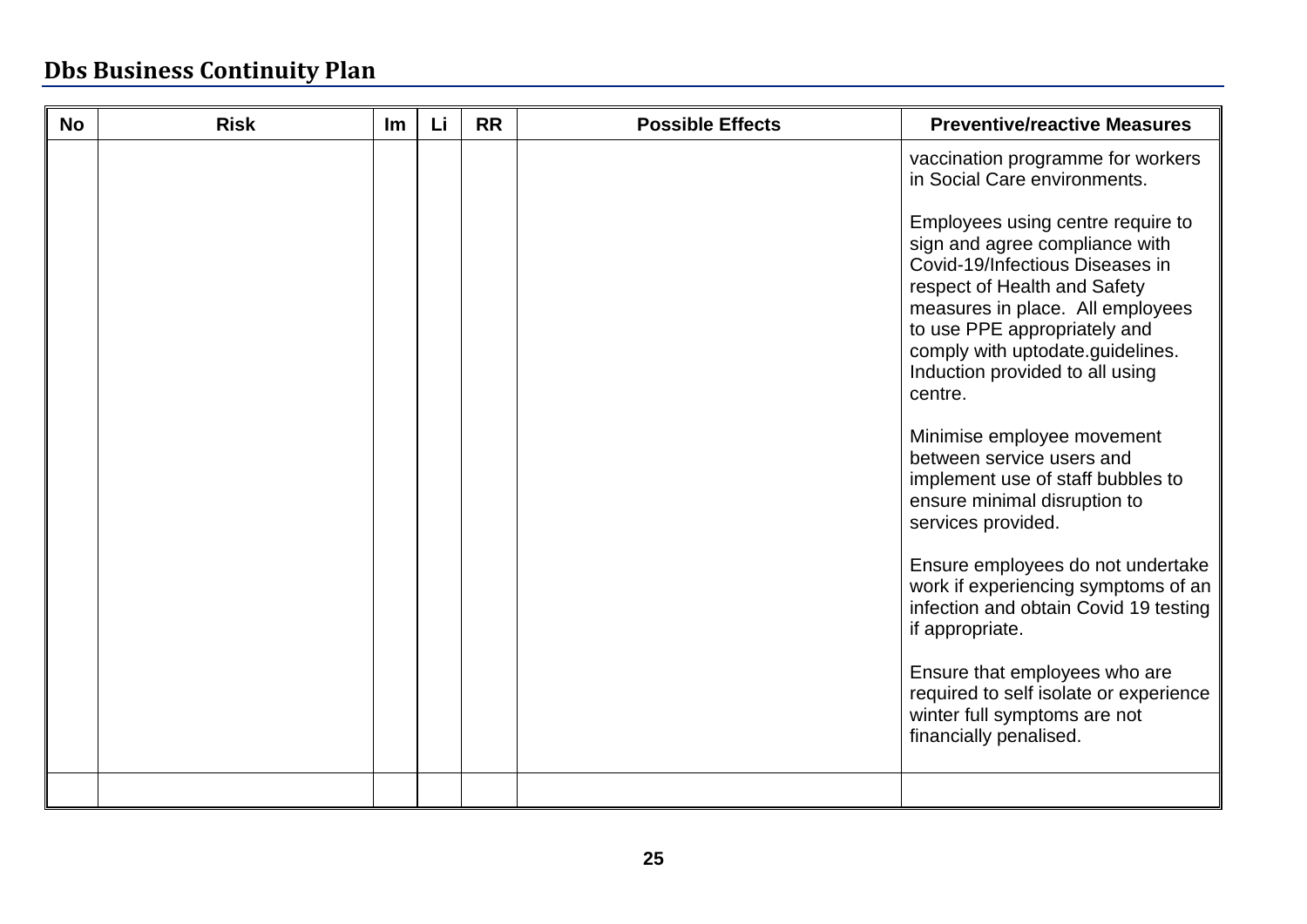| <b>No</b> | <b>Risk</b>                                                                    | Im | Li | <b>RR</b> | <b>Possible Effects</b>                                                                                                                                                                              | <b>Preventive/reactive Measures</b>                                                                                                                                                                                                                                                                                                                                                                                                                                                                                                                                                                                                                                                                                                                                                                                                                                                                                |
|-----------|--------------------------------------------------------------------------------|----|----|-----------|------------------------------------------------------------------------------------------------------------------------------------------------------------------------------------------------------|--------------------------------------------------------------------------------------------------------------------------------------------------------------------------------------------------------------------------------------------------------------------------------------------------------------------------------------------------------------------------------------------------------------------------------------------------------------------------------------------------------------------------------------------------------------------------------------------------------------------------------------------------------------------------------------------------------------------------------------------------------------------------------------------------------------------------------------------------------------------------------------------------------------------|
| 43.       | <b>Potential Outbreak of Winter</b><br>Flu viruses. Service<br>User/membership | 3  |    | 3.0       | Inability to deliver contracted services due to<br>sickness. Vulnerable adults left without<br>access to vital support.<br>Potential of cross contamination.<br>Reputational impact/service closure. | Full information and advice in<br>accessible formats from appropriate<br><b>Health and Government Sources</b><br>following up to date guidance.<br>Comply with regulatory bodies ie<br>Care Inspectorate and Scottish<br>Social Services Council (SSSC) on<br>dealing and reporting any incidents<br>as required.<br>Suitable levels of stock and supply<br>of Personal Protective equipment<br>available at all times. All employees<br>use PPE appropriately and comply<br>with relevant guidance.<br>Employees encouraged to obtain<br>Flu Vaccination to maximise uptake<br>of Scottish Governments flu<br>vaccination programme for workers<br>in Social Care environments.<br>Minimise employee movement<br>between service users and<br>implement use of staff bubbles to<br>ensure minimal disruption to<br>services provided.<br>Ensure employees do not undertake<br>work if experiencing symptoms of an |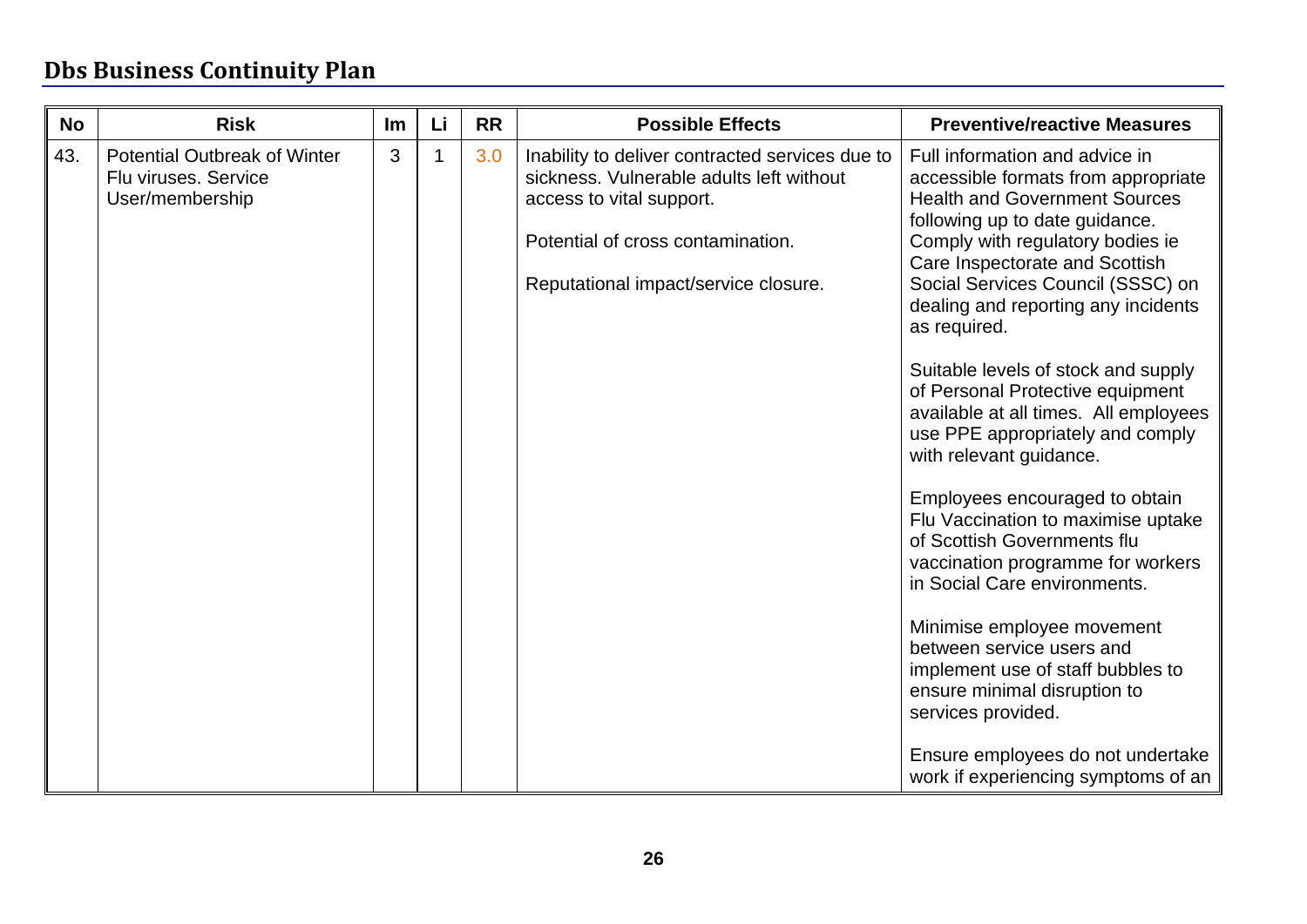| <b>No</b> | <b>Risk</b>                                               | Im             | Li          | <b>RR</b> | <b>Possible Effects</b>                                                                                                                                                                                                                                                                                                                                                                                                     | <b>Preventive/reactive Measures</b>                                                                                                                                                                                                                                                                                                                                                                                                                                                                                                                                                                                                                                                                                                                                                                                       |
|-----------|-----------------------------------------------------------|----------------|-------------|-----------|-----------------------------------------------------------------------------------------------------------------------------------------------------------------------------------------------------------------------------------------------------------------------------------------------------------------------------------------------------------------------------------------------------------------------------|---------------------------------------------------------------------------------------------------------------------------------------------------------------------------------------------------------------------------------------------------------------------------------------------------------------------------------------------------------------------------------------------------------------------------------------------------------------------------------------------------------------------------------------------------------------------------------------------------------------------------------------------------------------------------------------------------------------------------------------------------------------------------------------------------------------------------|
|           |                                                           |                |             |           |                                                                                                                                                                                                                                                                                                                                                                                                                             | infection and obtain Covid 19 testing<br>if appropriate.                                                                                                                                                                                                                                                                                                                                                                                                                                                                                                                                                                                                                                                                                                                                                                  |
| 44.       | <b>Potential Outbreak of Winter</b><br>Flu - Charity Shop | $\overline{4}$ | $\mathbf 1$ | 4.0       | Reputational impact. So far as is reasonably<br>practicable under the Health and Safety at<br>Work Act 1974 ensuring a safe working<br>environment for all employees/volunteers in<br>line with COVID-19 and legal obligations.<br>Potential cross contamination between<br>employees/members of the<br>public/volunteers specifically extremely<br>vulnerable/shielding group.<br>Operational and business risk increases. | Employees/volunteers are fully<br>updated with relevant Policy &<br>Procedures/operational Risk<br>Assessments in line with<br>Government Guidelines, in<br>accordance with Covid-19 and<br>infectious diseases.<br>Levels/measures in place to help<br>with elimination/engineering controls<br>and administration controls whereby<br>limiting the hazard/virus and the<br>impact of an outbreak within the<br>Charity Shop.<br>Involvement of 3rd party charity retail<br>association in line with Revolve -<br>Zero Waste Scotland to support<br>implementation of Infection<br>Prevention and control measures.<br>Employees and volunteers who are<br>eligible are encourage to obtain Flu<br>Vaccination to maximise uptake of<br>vaccine.<br>All employees/volunteers to use<br>PPE appropriately and comply with |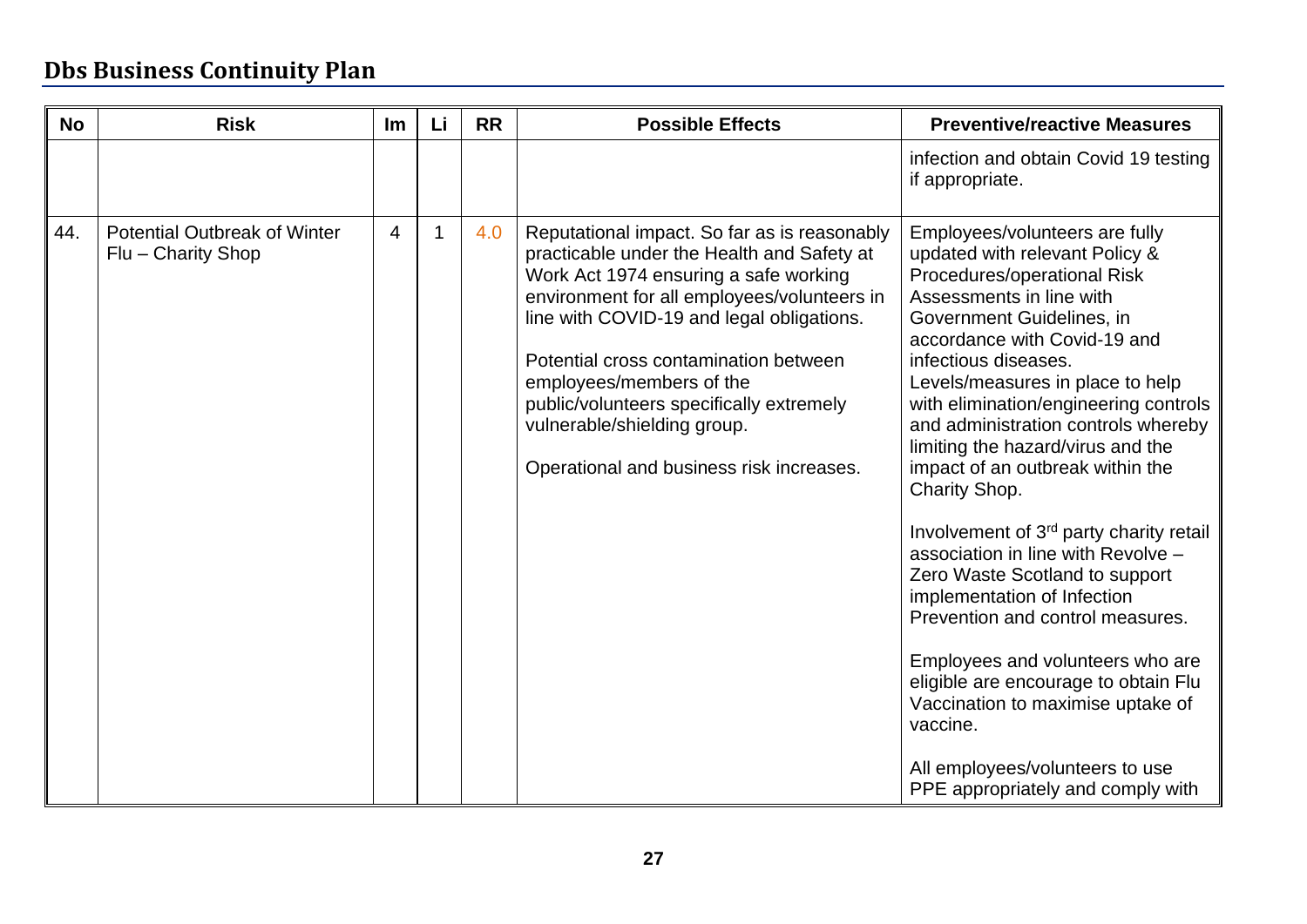| <b>No</b> | <b>Risk</b>            | Im | LI | <b>RR</b> | <b>Possible Effects</b>                                                                                                                                     | <b>Preventive/reactive Measures</b>                                                                                                                                                                                                                                  |
|-----------|------------------------|----|----|-----------|-------------------------------------------------------------------------------------------------------------------------------------------------------------|----------------------------------------------------------------------------------------------------------------------------------------------------------------------------------------------------------------------------------------------------------------------|
|           |                        |    |    |           |                                                                                                                                                             | uptodate.guidelines. Induction<br>provided to all using Charity Shop.                                                                                                                                                                                                |
|           | <b>Brexit Planning</b> |    |    |           |                                                                                                                                                             |                                                                                                                                                                                                                                                                      |
| 45        | <b>Brexit Planning</b> | 3  | 2  | 6         | Supply of PPE<br>Supply chain disruption of essential<br>medication, food supplies, sensory<br>impairment equipment and sundries<br>(hearing aid batteries) | Ensure PPE stocks are logged, and<br>sufficient supplies are available in<br>addition contingency stocks<br>maintained.<br>Dbs maintaining vigilance in respect<br>of information which may effect<br>supply chains and alerting Deafblind<br>members to any issues. |

#### **8. Recording Incidents**

Details of major incidents and action taken will be recorded and monitored . These records will stored securely should they need to be referred to if there is any further investigation and it will also inform future business continuity planning.

#### **9. Key Contacts**

| <b>Position</b>           | <b>Name</b>            | <b>Contact number</b> |
|---------------------------|------------------------|-----------------------|
| <b>Chief Executive</b>    | <b>Isabella Goldie</b> | 0141 777 5820         |
| <b>Head of Operations</b> | Elaine Henson          | 0141 777 5821         |
| <b>Head of Finance</b>    | Margaret Stygal        | 0141 777 5822         |
|                           |                        |                       |